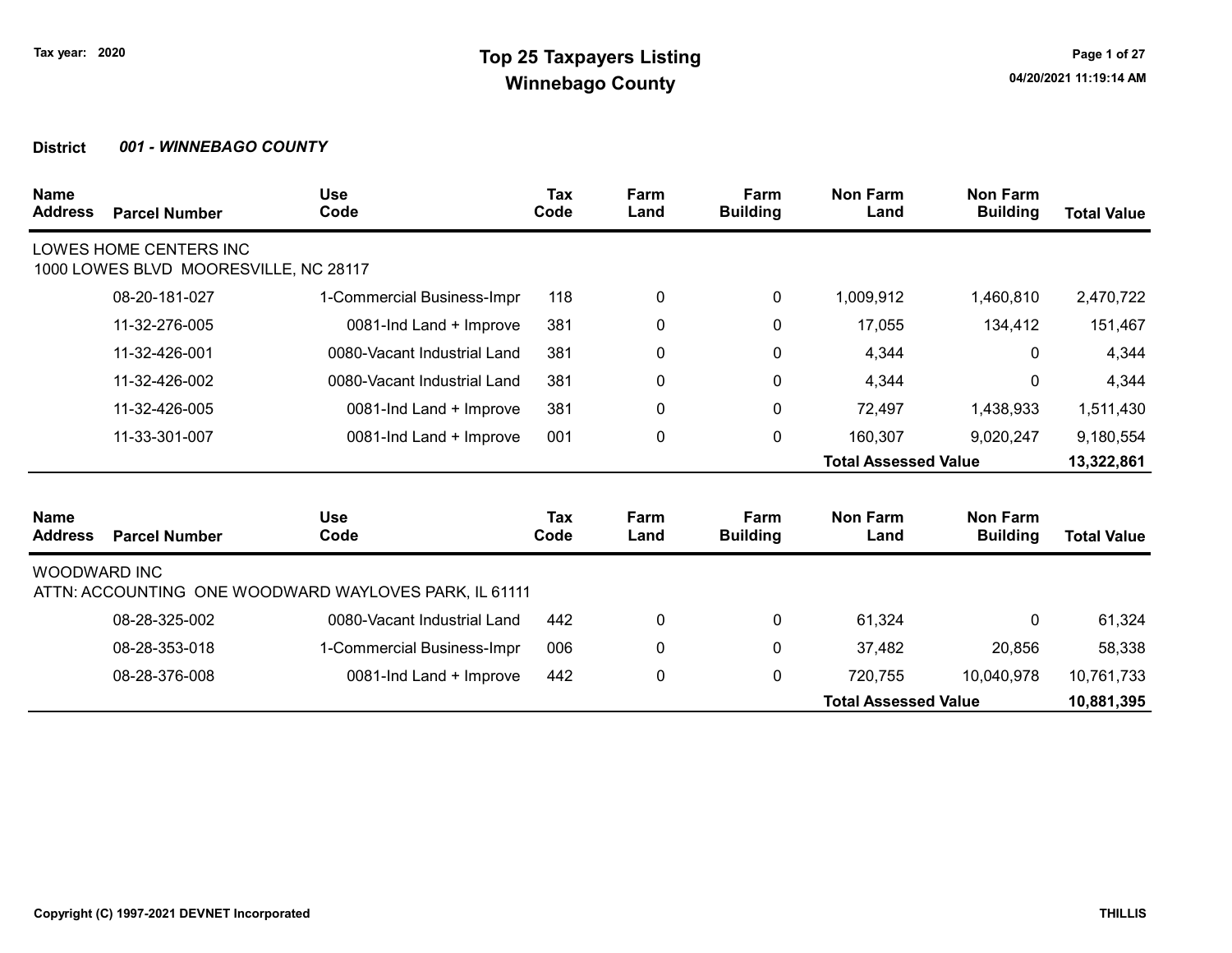| <b>Name</b><br><b>Address</b> | <b>Parcel Number</b>                        | <b>Use</b><br>Code                                    | <b>Tax</b><br>Code | Farm<br>Land | Farm<br><b>Building</b> | <b>Non Farm</b><br>Land     | <b>Non Farm</b><br><b>Building</b> | <b>Total Value</b> |
|-------------------------------|---------------------------------------------|-------------------------------------------------------|--------------------|--------------|-------------------------|-----------------------------|------------------------------------|--------------------|
| <b>CBL CHERRYVALE</b>         | 2030 HAMILTON PL BLVD CHATTANOOGA, TN 37421 |                                                       |                    |              |                         |                             |                                    |                    |
|                               | 12-35-301-004                               | 1-Commercial Business-Impr                            | 378                | 0            | $\mathbf{0}$            | 1,324,890                   | 8,483,521                          | 9,808,411          |
|                               |                                             |                                                       |                    |              |                         | <b>Total Assessed Value</b> |                                    | 9,808,411          |
| <b>Name</b><br><b>Address</b> | <b>Parcel Number</b>                        | <b>Use</b><br>Code                                    | Tax<br>Code        | Farm<br>Land | Farm<br><b>Building</b> | <b>Non Farm</b><br>Land     | <b>Non Farm</b><br><b>Building</b> | <b>Total Value</b> |
|                               | <b>MEIJER STORES LIMITED PARTNERSHIP</b>    | ATTN PROPERTY TAX MANAGER 2929 WALKER AVE N WGRAND RA |                    |              |                         |                             |                                    |                    |
|                               | 08-21-126-015                               | 1-Commercial Business-Impr                            | 133                | 0            | 0                       | 98,210                      | 160,225                            | 258,435            |
|                               | 08-21-126-016                               | 1-Commercial Business-Impr                            | 133                | 0            | 0                       | 1,315,474                   | 3,041,228                          | 4,356,702          |
|                               | 08-21-126-018                               | 0050-Vac Commercial Land                              | 133                | 0            | 0                       | 119,710                     | 0                                  | 119,710            |
|                               | 12-14-151-005                               | 1-Commercial Business-Impr                            | 001                | 0            | 0                       | 608,475                     | 3,027,301                          | 3,635,776          |
|                               | 12-14-152-009                               | 1-Commercial Business-Impr                            | 001                | 0            | 0                       | 124,729                     | 113,969                            | 238,698            |
|                               |                                             |                                                       |                    |              |                         | <b>Total Assessed Value</b> |                                    | 8,609,321          |
| <b>Name</b><br><b>Address</b> | <b>Parcel Number</b>                        | <b>Use</b><br>Code                                    | Tax<br>Code        | Farm<br>Land | Farm<br><b>Building</b> | <b>Non Farm</b><br>Land     | <b>Non Farm</b><br><b>Building</b> | <b>Total Value</b> |
|                               | <b>EXETER 5778 BAXTER LLC</b>               | 101 W ELM ST SUITE 600 CONSHOHOCKEN, PA 19428         |                    |              |                         |                             |                                    |                    |
|                               | 16-28-400-023                               | 0081-Ind Land + Improve                               | 440                | 0            | 0                       | 163,880                     | 8,311,707                          | 8,475,587          |
|                               |                                             |                                                       |                    |              |                         | <b>Total Assessed Value</b> |                                    | 8,475,587          |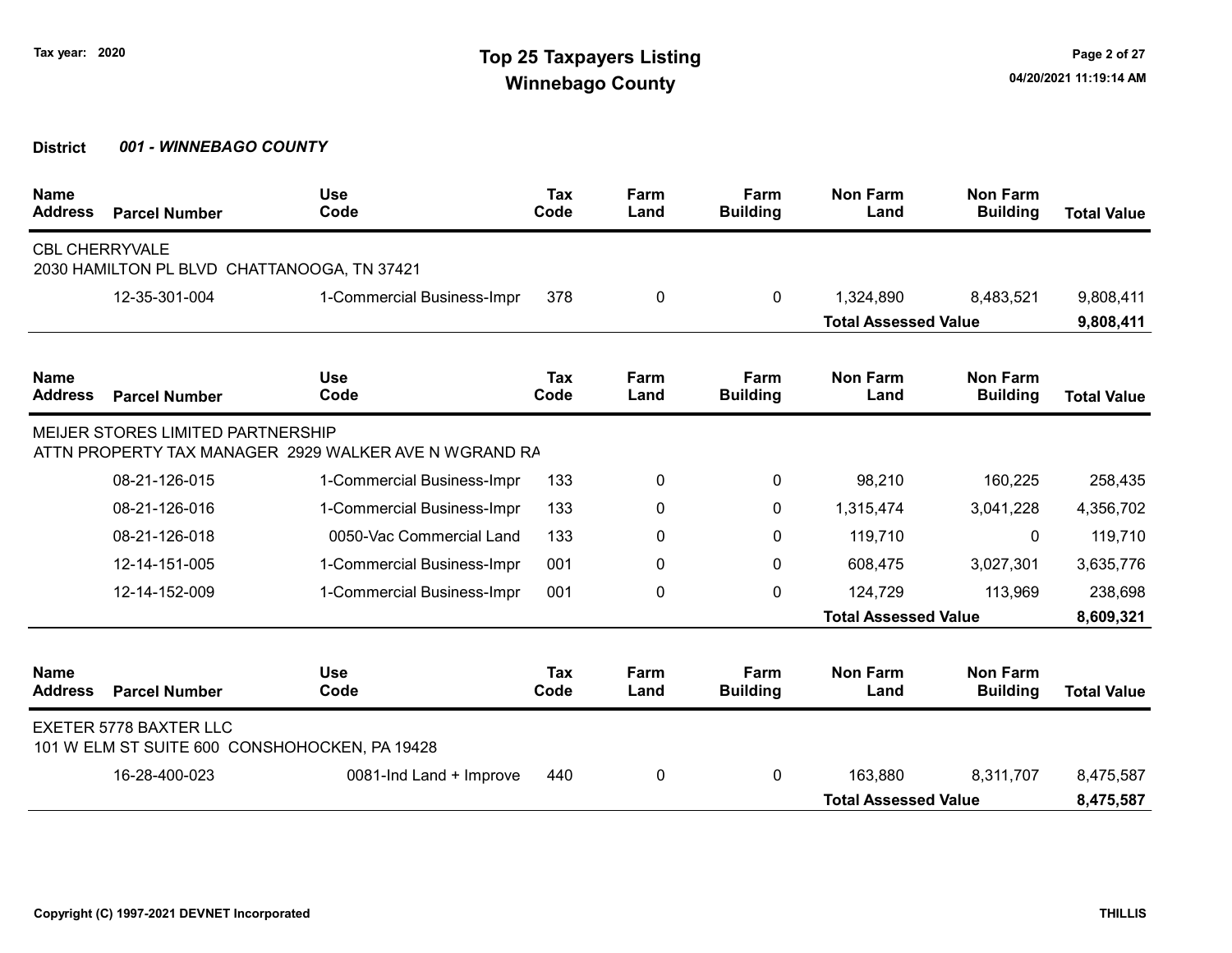| <b>Name</b><br><b>Address</b> | <b>Parcel Number</b>                        | <b>Use</b><br>Code                           | Tax<br>Code | Farm<br>Land | Farm<br><b>Building</b> | <b>Non Farm</b><br>Land | <b>Non Farm</b><br><b>Building</b> | <b>Total Value</b> |
|-------------------------------|---------------------------------------------|----------------------------------------------|-------------|--------------|-------------------------|-------------------------|------------------------------------|--------------------|
|                               | <b>GREATER ROCKFORD AIRPORT AUTHORITY</b>   | ATTN FINANCE 60 AIRPORT DRROCKFORD, IL 61109 |             |              |                         |                         |                                    |                    |
|                               | 15-11-301-003                               | 0081-Ind Land + Improve                      | 421         | 0            | 0                       | 26,643                  | 46,718                             | 73,361             |
|                               | 15-11-301-004                               | 0081-Ind Land + Improve                      | 421         | 0            | 0                       | 26,643                  | 274,904                            | 301,547            |
|                               | 15-11-301-005                               | 0081-Ind Land + Improve                      | 421         | 0            | 0                       | 26,166                  | 244,893                            | 271,059            |
|                               | 15-11-326-007                               | 0081-Ind Land + Improve                      | 421         | $\pmb{0}$    | $\pmb{0}$               | 38,700                  | 155,303                            | 194,003            |
|                               | 15-11-326-011                               | 0081-Ind Land + Improve                      | 421         | 0            | 0                       | 64,569                  | 611,684                            | 676,253            |
|                               | 15-11-376-001                               | 0071-Commercial Office-Impr                  | 392         | 0            | 0                       | 8,801                   | 50,470                             | 59,271             |
|                               | 15-11-376-002                               | 0081-Ind Land + Improve                      | 392         | $\pmb{0}$    | 0                       | 40,324                  | 221,600                            | 261,924            |
|                               | 15-11-451-005                               | 0081-Ind Land + Improve                      | 392         | 0            | 0                       | 0                       | 139,796                            | 139,796            |
|                               | 15-14-151-002                               | 0071-Commercial Office-Impr                  | 392         | 0            | 0                       | 8,801                   | 64,294                             | 73,095             |
|                               | 15-14-151-004                               | 1-Commercial Business-Impr                   | 392         | 0            | 0                       | 8,801                   | 74,185                             | 82,986             |
|                               | 15-14-151-005                               | 0071-Commercial Office-Impr                  | 392         | 0            | 0                       | 4,519                   | 39,058                             | 43,577             |
|                               | 15-14-152-001                               | 0081-Ind Land + Improve                      | 392         | $\pmb{0}$    | $\pmb{0}$               | 0                       | 158                                | 158                |
|                               | 15-14-152-002                               | 0081-Ind Land + Improve                      | 392         | 0            | 0                       | 0                       | 39,269                             | 39,269             |
|                               | 15-14-152-004                               | 0081-Ind Land + Improve                      | 392         | 0            | 0                       | 0                       | 291,927                            | 291,927            |
|                               | 15-14-152-006                               | 0081-Ind Land + Improve                      | 392         | 0            | 0                       | 0                       | 242,353                            | 242,353            |
|                               | 15-14-152-008                               | 1-Commercial Business-Impr                   | 392         | 0            | 0                       | 0                       | 1,134                              | 1,134              |
|                               | 15-14-152-009                               | 1-Commercial Business-Impr                   | 392         | 0            | 0                       | 0                       | 118                                | 118                |
|                               | 15-14-152-010                               | 1-Commercial Business-Impr                   | 392         | 0            | 0                       | 0                       | 1,134                              | 1,134              |
|                               | 15-14-201-002                               | 0081-Ind Land + Improve                      | 392         | 0            | 0                       | 0                       | 93,962                             | 93,962             |
|                               | 15-14-201-003                               | 0081-Ind Land + Improve                      | 392         | 0            | 0                       | $\pmb{0}$               | 105                                | 105                |
|                               | 15-14-201-007                               | 0081-Ind Land + Improve                      | 392         | 0            | 0                       | 0                       | 21,433                             | 21,433             |
|                               | 15-14-201-008                               | 0081-Ind Land + Improve                      | 392         | $\pmb{0}$    | 0                       | 0                       | 51,172                             | 51,172             |
|                               | Copyright (C) 1997-2021 DEVNET Incorporated |                                              |             |              |                         |                         |                                    | <b>THILLIS</b>     |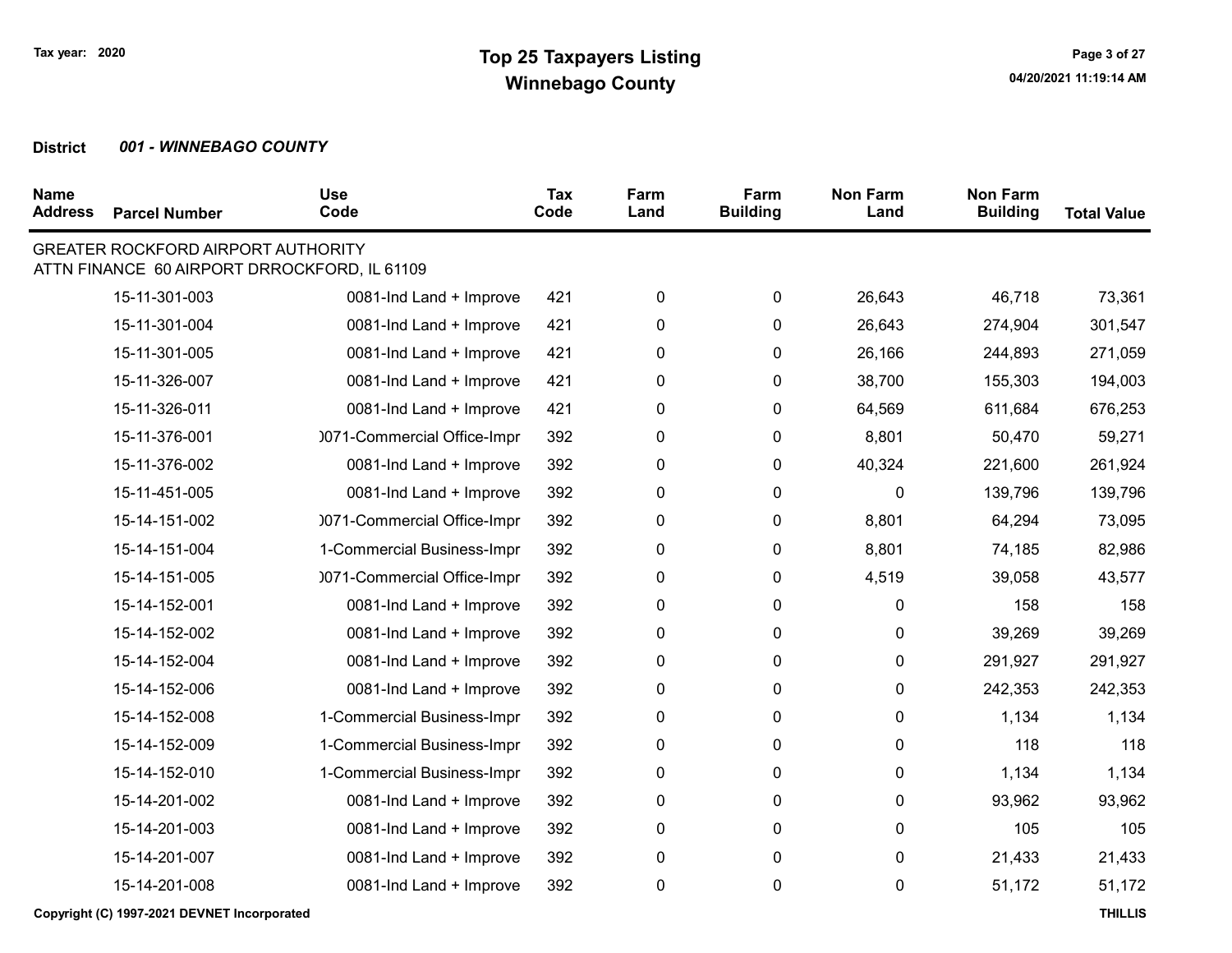| <b>Name</b><br><b>Address</b> | <b>Parcel Number</b>                      | <b>Use</b><br>Code                           | Tax<br>Code | Farm<br>Land | Farm<br><b>Building</b> | <b>Non Farm</b><br>Land | <b>Non Farm</b><br><b>Building</b> | <b>Total Value</b> |
|-------------------------------|-------------------------------------------|----------------------------------------------|-------------|--------------|-------------------------|-------------------------|------------------------------------|--------------------|
|                               | <b>GREATER ROCKFORD AIRPORT AUTHORITY</b> | ATTN FINANCE 60 AIRPORT DRROCKFORD, IL 61109 |             |              |                         |                         |                                    |                    |
|                               | 15-14-201-010                             | 0081-Ind Land + Improve                      | 392         | $\pmb{0}$    | $\pmb{0}$               | $\pmb{0}$               | 32,370                             | 32,370             |
|                               | 15-14-201-012                             | 0081-Ind Land + Improve                      | 392         | $\pmb{0}$    | 0                       | 0                       | 31,024                             | 31,024             |
|                               | 15-14-202-004                             | 0081-Ind Land + Improve                      | 392         | $\pmb{0}$    | 0                       | 30,960                  | 263,303                            | 294,263            |
|                               | 15-14-202-005                             | 0081-Ind Land + Improve                      | 392         | 0            | 0                       | 15,197                  | 35,354                             | 50,551             |
|                               | 15-14-402-002                             | 0081-Ind Land + Improve                      | 392         | 0            | 0                       | 19,627                  | 26,016                             | 45,643             |
|                               | 15-14-402-004                             | 0081-Ind Land + Improve                      | 392         | 0            | 0                       | 41,053                  | 262,608                            | 303,661            |
|                               | 15-14-402-006                             | 0081-Ind Land + Improve                      | 392         | 0            | 0                       | 41,164                  | 671,641                            | 712,805            |
|                               | 15-14-402-007                             | 0081-Ind Land + Improve                      | 392         | 0            | 0                       | 64,000                  | 956,310                            | 1,020,310          |
|                               | 15-15-176-007                             | Farm+Improve+Non Farm AV                     | 392         | 1,892        | 0                       | 1.                      | 0                                  | 1,893              |
|                               | 15-15-301-003                             | 0020-Vacant Farmland - assd                  | 392         | 711          | 0                       | 0                       | 0                                  | 711                |
|                               | 15-15-351-003                             | 0081-Ind Land + Improve                      | 392         | 0            | 0                       | 0                       | 2,306,640                          | 2,306,640          |
|                               | 15-16-400-006                             | Farm+Improve+Non Farm AV                     | 392         | 2,932        | 0                       | 1                       | 0                                  | 2,933              |
|                               | 15-21-100-004                             | Farm+Improve+Non Farm AV                     | 392         | 1,871        | 0                       | 0                       | 1                                  | 1,872              |
|                               | 15-21-400-004                             | 0081-Ind Land + Improve                      | 392         | $\mathbf 0$  | 0                       | 0                       | 181,720                            | 181,720            |
|                               | 15-22-100-020                             | Farm+Improve+Non Farm AV                     | 392         | 1,234        | 0                       | 0                       | 1                                  | 1,235              |
|                               | 15-22-100-025                             | 0020-Vacant Farmland - assd                  | 392         | 3,812        | 0                       | 0                       | 0                                  | 3,812              |
|                               | 15-22-226-004                             | 0081-Ind Land + Improve                      | 392         | $\mathbf{0}$ | 0                       | 0                       | 37,122                             | 37,122             |
|                               | 15-22-300-005                             | Farm+Improve+Non Farm AV                     | 392         | 9,273        | 0                       | 0                       | 1                                  | 9,274              |
|                               | 15-22-300-006                             | Farm+Improve+Non Farm AV                     | 392         | 16,208       | 0                       | 0                       | 1                                  | 16,209             |
|                               | 15-22-401-003                             | -Farm+Improve-assd/w/ H&S                    | 392         | 20,692       | 7,342                   | 0                       | 0                                  | 28,034             |
|                               | 15-22-426-003                             | 0020-Vacant Farmland - assd                  | 392         | 4,418        | $\mathbf 0$             | 0                       | 0                                  | 4,418              |
|                               | 15-23-201-002                             | 1-Commercial Business-Impr                   | 400         | 0            | 0                       | 15,630                  | 30,304                             | 45,934             |

Copyright (C) 1997-2021 DEVNET Incorporated THILLIS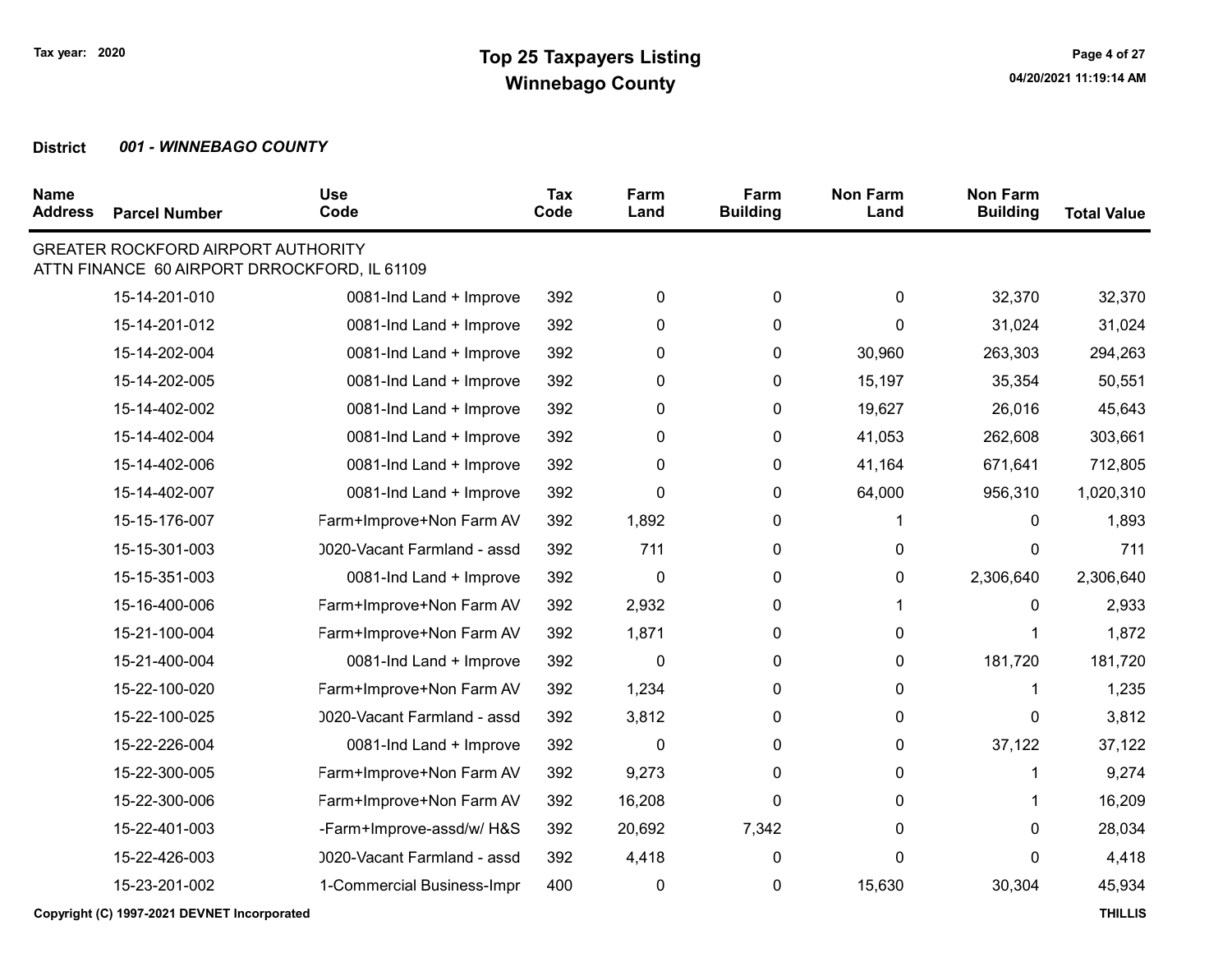| <b>Name</b><br><b>Address</b> | <b>Parcel Number</b>                                                                      | <b>Use</b><br>Code                                        | <b>Tax</b><br>Code | Farm<br>Land | Farm<br><b>Building</b> | <b>Non Farm</b><br>Land     | <b>Non Farm</b><br><b>Building</b> | <b>Total Value</b> |
|-------------------------------|-------------------------------------------------------------------------------------------|-----------------------------------------------------------|--------------------|--------------|-------------------------|-----------------------------|------------------------------------|--------------------|
|                               | <b>GREATER ROCKFORD AIRPORT AUTHORITY</b><br>ATTN FINANCE 60 AIRPORT DRROCKFORD, IL 61109 |                                                           |                    |              |                         |                             |                                    |                    |
|                               | 15-23-326-001                                                                             | 0081-Ind Land + Improve                                   | 392                | 0            | $\mathbf{0}$            | 55,953                      | 23,569                             | 79,522             |
|                               | 15-23-351-001                                                                             | 0020-Vacant Farmland - assd                               | 392                | 1,519        | 0                       | $\mathbf{0}$                | $\Omega$                           | 1,519              |
|                               | 15-23-351-002                                                                             | 0020-Vacant Farmland - assd                               | 392                | 394          | 0                       | $\mathbf{0}$                | $\mathbf{0}$                       | 394                |
|                               | 15-23-376-002                                                                             | 0081-Ind Land + Improve                                   | 392                | $\mathbf 0$  | $\Omega$                | 15,197                      | 100                                | 15,297             |
|                               | 15-26-101-001                                                                             | 0020-Vacant Farmland - assd                               | 392                | 532          | 0                       | 0                           | 0                                  | 532                |
|                               | 15-26-101-002                                                                             | 0020-Vacant Farmland - assd                               | 392                | 97           | 0                       | 0                           | $\mathbf{0}$                       | 97                 |
|                               | 15-26-151-005                                                                             | Farm+Improve+Non Farm AV                                  | 001                | 12,703       | 165,942                 | 680                         | 0                                  | 179,325            |
|                               | 15-26-176-003                                                                             | 0020-Vacant Farmland - assd                               | 036                | 4,597        | 0                       | 0                           | $\mathbf{0}$                       | 4,597              |
|                               | 15-26-300-009                                                                             | Farm+Improve+Non Farm AV                                  | 001                | 1,726        | $\mathbf{0}$            |                             | $\mathbf{0}$                       | 1,727              |
|                               | 15-27-100-004                                                                             | 0020-Vacant Farmland - assd                               | 392                | 7,979        | 0                       | $\mathbf{0}$                | $\Omega$                           | 7,979              |
|                               | 15-27-201-002                                                                             | 0020-Vacant Farmland - assd                               | 392                | 6,954        | 0                       | $\mathbf{0}$                | $\mathbf{0}$                       | 6,954              |
|                               | 15-27-226-001                                                                             | 0020-Vacant Farmland - assd                               | 392                | 3,039        | 0                       | $\mathbf{0}$                | $\Omega$                           | 3,039              |
|                               | 15-27-251-002                                                                             | 0020-Vacant Farmland - assd                               | 036                | 314          | $\mathbf{0}$            | $\mathbf 0$                 | $\Omega$                           | 314                |
|                               | 15-27-277-002                                                                             | Farm+Improve+Non Farm AV                                  | 001                | 2,194        | 0                       |                             | $\mathbf{0}$                       | 2,195              |
|                               |                                                                                           |                                                           |                    |              |                         | <b>Total Assessed Value</b> |                                    | 8,355,562          |
| <b>Name</b><br><b>Address</b> | <b>Parcel Number</b>                                                                      | <b>Use</b><br>Code                                        | Tax<br>Code        | Farm<br>Land | Farm<br><b>Building</b> | <b>Non Farm</b><br>Land     | <b>Non Farm</b><br><b>Building</b> | <b>Total Value</b> |
|                               | <b>FOREST PLAZA LLC</b>                                                                   | C/O SIMON PROPERTY GROUP PO BOX 7019INDIANAPOLIS, IN 4620 |                    |              |                         |                             |                                    |                    |
|                               | 12-27-103-007                                                                             | 1-Commercial Business-Impr                                | 001                | 0            | 0                       | 138,393                     | 84,484                             | 222,877            |
|                               | 12-27-103-010                                                                             | 1-Commercial Business-Impr                                | 001                | 0            | 0                       | 541,490                     | 1,904,503                          | 2,445,993          |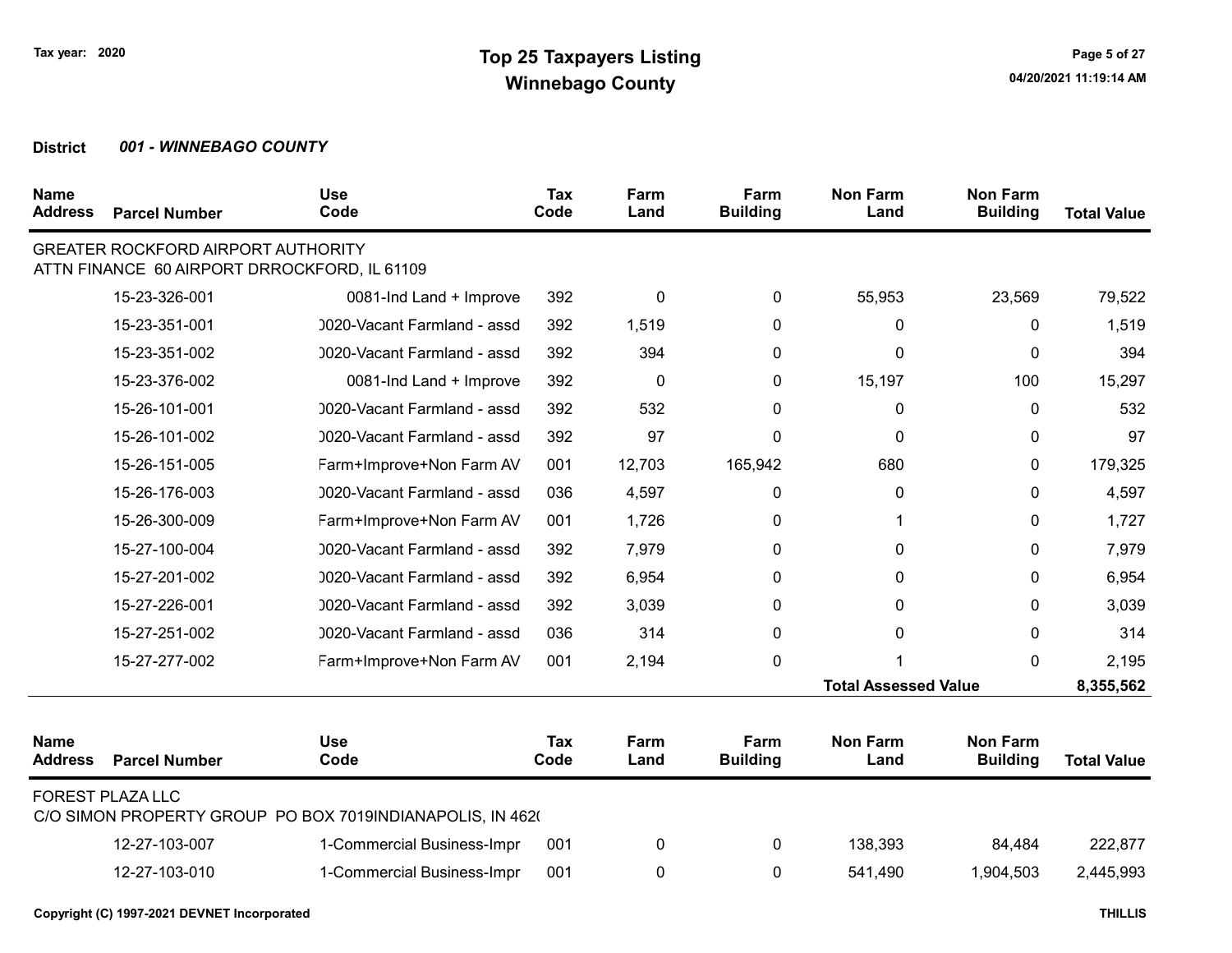| <b>Name</b><br><b>Address</b> | <b>Parcel Number</b>    | <b>Use</b><br>Code                                        | Tax<br>Code | Farm<br>Land | Farm<br><b>Building</b> | <b>Non Farm</b><br>Land     | <b>Non Farm</b><br><b>Building</b> | <b>Total Value</b> |
|-------------------------------|-------------------------|-----------------------------------------------------------|-------------|--------------|-------------------------|-----------------------------|------------------------------------|--------------------|
|                               | <b>FOREST PLAZA LLC</b> |                                                           |             |              |                         |                             |                                    |                    |
|                               |                         | C/O SIMON PROPERTY GROUP PO BOX 7019INDIANAPOLIS, IN 4620 |             |              |                         |                             |                                    |                    |
|                               | 12-27-103-018           | 1-Commercial Business-Impr                                | 001         | 0            | 0                       | 765,194                     | 4,017,701                          | 4,782,895          |
|                               | 12-27-106-001           | 1-Commercial Business-Impr                                | 001         | 0            | 0                       | 7,667                       | 46,995                             | 54,662             |
|                               | 12-27-127-003           | 1-Commercial Business-Impr                                | 001         | 0            | 0                       | 131,046                     | 229,113                            | 360,159            |
|                               | 12-27-176-002           | 0050-Vac Commercial Land                                  | 001         | 0            | 0                       | 7,641                       | 0                                  | 7,641              |
|                               | 12-27-176-004           | 0050-Vac Commercial Land                                  | 001         | $\pmb{0}$    | 0                       | 4,634                       | 0                                  | 4,634              |
|                               |                         |                                                           |             |              |                         | <b>Total Assessed Value</b> |                                    | 7,878,861          |
|                               |                         |                                                           |             |              |                         |                             |                                    |                    |
| <b>Name</b><br><b>Address</b> | <b>Parcel Number</b>    | <b>Use</b><br>Code                                        | Tax<br>Code | Farm<br>Land | Farm<br><b>Building</b> | <b>Non Farm</b><br>Land     | <b>Non Farm</b><br><b>Building</b> | <b>Total Value</b> |
| NM PCI L P                    |                         | 787 SEVENTH AVE 49TH FLOOR NEW YORK, NY 10019             |             |              |                         |                             |                                    |                    |
|                               | 15-11-277-001           | 0080-Vacant Industrial Land                               | 392         | $\pmb{0}$    | $\mathbf 0$             | 18,338                      | 0                                  | 18,338             |
|                               | 15-11-426-006           | 0081-Ind Land + Improve                                   | 392         | 0            | 0                       | 70,834                      | 1,981,896                          | 2,052,730          |
|                               | 15-11-426-010           | 0080-Vacant Industrial Land                               | 392         | $\pmb{0}$    | 0                       | 24,534                      | 0                                  | 24,534             |
|                               | 15-11-427-003           | 0081-Ind Land + Improve                                   | 392         | $\pmb{0}$    | 0                       | 49,435                      | 1,712,708                          | 1,762,143          |
|                               | 15-11-427-004           | 0081-Ind Land + Improve                                   | 392         | $\pmb{0}$    | 0                       | 10,398                      | 3,367                              | 13,765             |
|                               | 15-11-428-006           | 0081-Ind Land + Improve                                   | 392         | $\pmb{0}$    | 0                       | 75,432                      | 1,941,423                          | 2,016,855          |
|                               | 15-23-401-004           | 0081-Ind Land + Improve                                   | 123         | $\pmb{0}$    | 0                       | 60,387                      | 646,140                            | 706,527            |
|                               |                         |                                                           |             |              |                         | <b>Total Assessed Value</b> |                                    | 6,594,892          |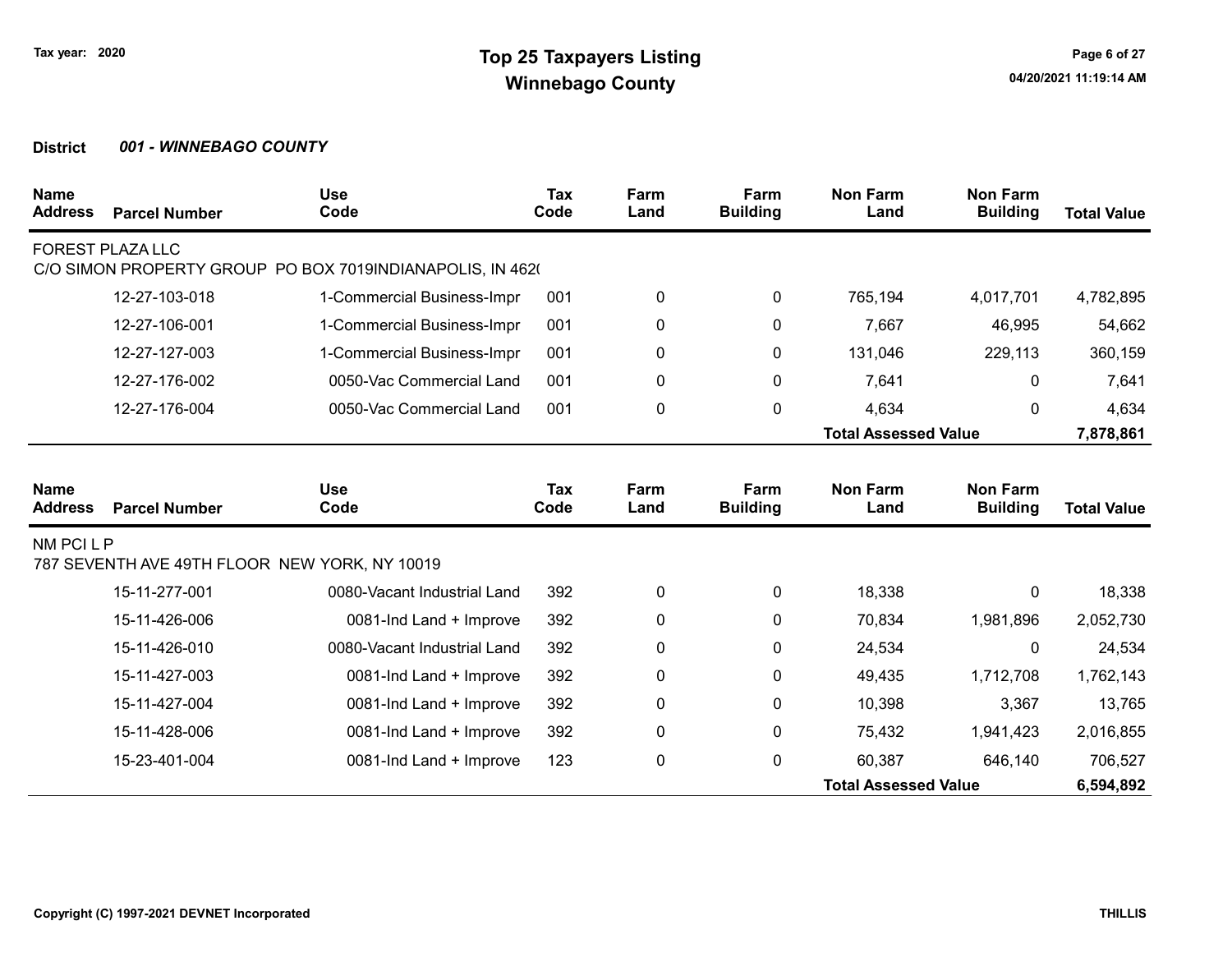| <b>Name</b><br><b>Address</b> | <b>Parcel Number</b>                                              | <b>Use</b><br>Code                                   | <b>Tax</b><br>Code | Farm<br>Land | Farm<br><b>Building</b> | <b>Non Farm</b><br>Land     | <b>Non Farm</b><br><b>Building</b> | <b>Total Value</b> |
|-------------------------------|-------------------------------------------------------------------|------------------------------------------------------|--------------------|--------------|-------------------------|-----------------------------|------------------------------------|--------------------|
|                               | <b>WESLEY WILLOWS CORP</b><br>4141 ROCKTON AVE ROCKFORD, IL 61103 |                                                      |                    |              |                         |                             |                                    |                    |
|                               | 11-03-201-004                                                     | )51-Comm Res (6+units)-Imp                           | 001                | 0            | 0                       | 24,891                      | 503,941                            | 528,832            |
|                               | 11-03-251-001                                                     | )51-Comm Res (6+units)-Imp                           | 001                | 0            | $\mathbf{0}$            | 39,711                      | 1,212,062                          | 1,251,773          |
|                               | 11-03-276-025                                                     | )51-Comm Res (6+units)-Imp                           | 001                | 0            | 0                       | 43,101                      | 1,442,414                          | 1,485,515          |
|                               | 11-03-276-027                                                     | 0050-Vac Commercial Land                             | 001                | 0            | 0                       | 29,933                      | 0                                  | 29,933             |
|                               | 11-03-277-001                                                     | )51-Comm Res (6+units)-Imp                           | 001                | 0            | 0                       | 78,907                      | 3,176,380                          | 3,255,287          |
|                               |                                                                   |                                                      |                    |              |                         | <b>Total Assessed Value</b> |                                    | 6,551,340          |
| <b>Name</b>                   |                                                                   | <b>Use</b>                                           | Tax                | Farm         | Farm                    | <b>Non Farm</b>             | <b>Non Farm</b>                    |                    |
| <b>Address</b>                | <b>Parcel Number</b>                                              | Code                                                 | Code               | Land         | <b>Building</b>         | Land                        | <b>Building</b>                    | <b>Total Value</b> |
|                               | 2750 E 146TH STREET SUITE 200 CARMEL, IN 46033                    | INTERSTATE BOULEVARD ILLINOIS BECKNELL INVESTORS LLC |                    |              |                         |                             |                                    |                    |
|                               | 08-35-400-024                                                     | 0081-Ind Land + Improve                              | 454                | 0            | 0                       | 360,883                     | 5,795,339                          | 6,156,222          |
|                               | 08-35-400-025                                                     | 0020-Vacant Farmland - assd                          | 444                | 2,621        | $\mathbf 0$             | 0                           | $\mathbf{0}$                       | 2,621              |
|                               |                                                                   |                                                      |                    |              |                         | <b>Total Assessed Value</b> |                                    | 6,158,843          |
| <b>Name</b><br><b>Address</b> | <b>Parcel Number</b>                                              | <b>Use</b><br>Code                                   | Tax<br>Code        | Farm<br>Land | Farm<br><b>Building</b> | <b>Non Farm</b><br>Land     | <b>Non Farm</b><br><b>Building</b> | <b>Total Value</b> |
|                               | BELOIT MEMORIAL HOSPITAL INC<br>1969 W HART BELOIT, WI 53511      |                                                      |                    |              |                         |                             |                                    |                    |
|                               | 04-21-200-005                                                     | 0071-Commercial Office-Impr                          | 189                | 0            | $\mathbf{0}$            | 1,153,494                   | 4,809,243                          | 5,962,737          |
|                               |                                                                   |                                                      |                    |              |                         | <b>Total Assessed Value</b> |                                    | 5,962,737          |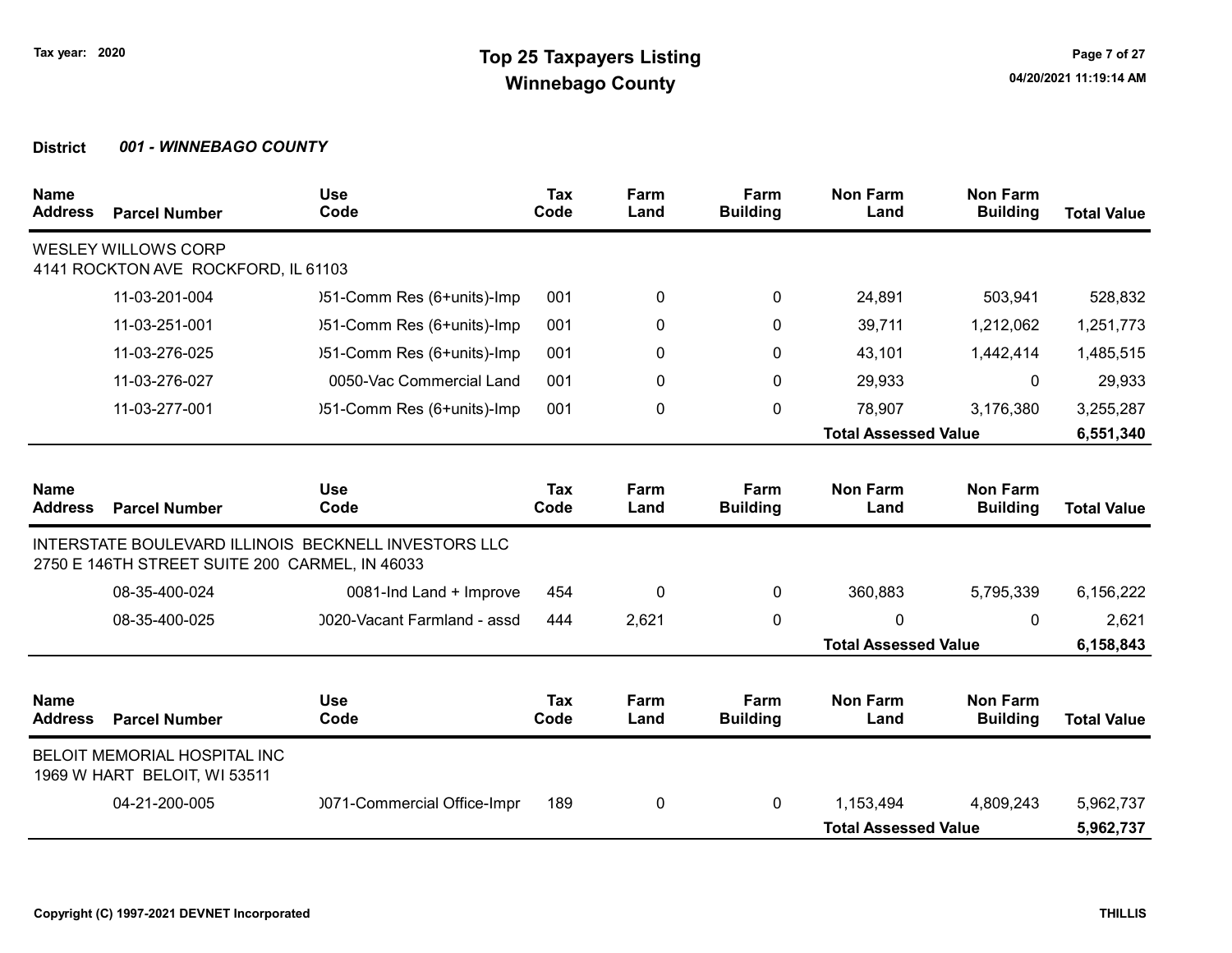| <b>Name</b><br><b>Address</b> | <b>Parcel Number</b>                                                          | <b>Use</b><br>Code         | Tax<br>Code | Farm<br>Land | Farm<br><b>Building</b> | <b>Non Farm</b><br>Land     | <b>Non Farm</b><br><b>Building</b> | <b>Total Value</b> |
|-------------------------------|-------------------------------------------------------------------------------|----------------------------|-------------|--------------|-------------------------|-----------------------------|------------------------------------|--------------------|
|                               | NATIONAL RETAIL PROPERTIES LP<br>450 S ORANGE AVE SUITE 900 ORLANDO, FL 32801 |                            |             |              |                         |                             |                                    |                    |
|                               | 04-03-300-015                                                                 | 1-Commercial Business-Impr | 175         | 0            | 0                       | 249,047                     | 640,401                            | 889,448            |
|                               | 04-03-300-022                                                                 | 1-Commercial Business-Impr | 175         | 0            | 0                       | 81,700                      | 41,223                             | 122,923            |
|                               | 04-06-254-026                                                                 | 1-Commercial Business-Impr | 190         | 0            | 0                       | 41,594                      | 220,933                            | 262,527            |
|                               | 04-17-400-038                                                                 | 1-Commercial Business-Impr | 199         | 0            | 0                       | 106,945                     | 135,407                            | 242,352            |
|                               | 08-16-451-002                                                                 | 1-Commercial Business-Impr | 133         | 0            | 0                       | 510,417                     | 1,154,162                          | 1,664,579          |
|                               | 08-32-177-001                                                                 | 1-Commercial Business-Impr | 006         | 0            | 0                       | 51,870                      | 166,963                            | 218,833            |
|                               | 11-01-353-022                                                                 | 1-Commercial Business-Impr | 001         | 0            | 0                       | 17,050                      | 1,481                              | 18,531             |
|                               | 11-15-426-040                                                                 | 1-Commercial Business-Impr | 455         | 0            | 0                       | 19,245                      | 88,419                             | 107,664            |
|                               | 11-24-181-020                                                                 | 1-Commercial Business-Impr | 001         | 0            | 0                       | 35,451                      | 141,566                            | 177,017            |
|                               | 11-25-427-018                                                                 | 1-Commercial Business-Impr | 001         | 0            | 0                       | 18,024                      | 112,154                            | 130,178            |
|                               | 12-04-276-012                                                                 | 1-Commercial Business-Impr | 008         | 0            | 0                       | 89,780                      | 171,137                            | 260,917            |
|                               | 12-11-303-013                                                                 | 1-Commercial Business-Impr | 001         | 0            | 0                       | 93,699                      | 252,294                            | 345,993            |
|                               | 12-23-452-010                                                                 | 1-Commercial Business-Impr | 001         | 0            | 0                       | 109,337                     | 333,255                            | 442,592            |
|                               | 12-29-128-003                                                                 | 1-Commercial Business-Impr | 117         | 0            | 0                       | 52,683                      | 264,205                            | 316,888            |
|                               | 14-05-478-009                                                                 | 1-Commercial Business-Impr | 328         | 0            | 0                       | 64,232                      | 138,908                            | 203,140            |
|                               | 16-08-176-009                                                                 | 1-Commercial Business-Impr | 127         | 0            | 0                       | 30,291                      | 169,110                            | 199,401            |
|                               |                                                                               |                            |             |              |                         | <b>Total Assessed Value</b> |                                    | 5,602,983          |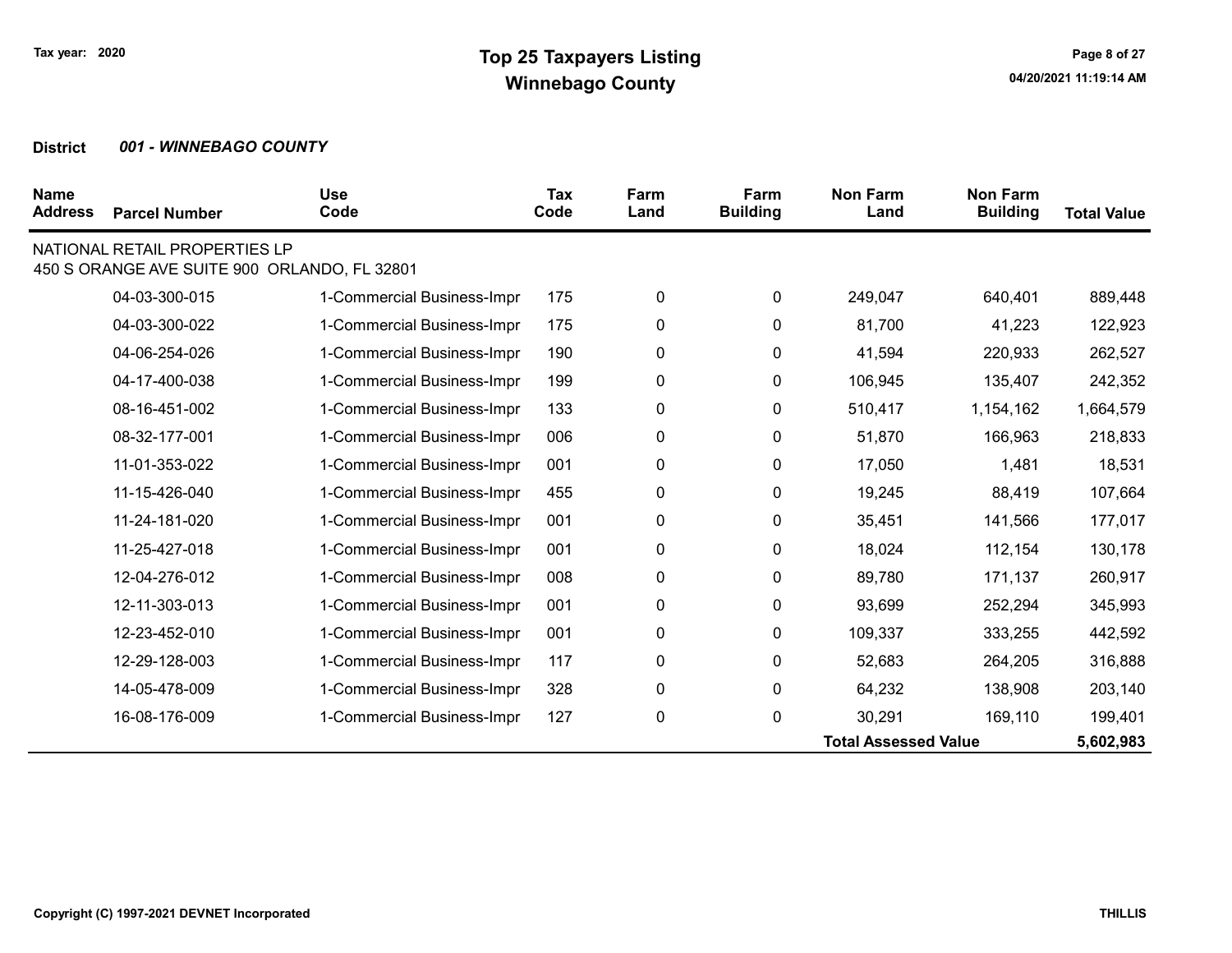| <b>Name</b><br><b>Address</b> | <b>Parcel Number</b>                                                   | <b>Use</b><br>Code          | <b>Tax</b><br>Code | Farm<br>Land | Farm<br><b>Building</b> | <b>Non Farm</b><br>Land     | <b>Non Farm</b><br><b>Building</b> | <b>Total Value</b> |
|-------------------------------|------------------------------------------------------------------------|-----------------------------|--------------------|--------------|-------------------------|-----------------------------|------------------------------------|--------------------|
|                               | <b>CBL CHERRYVALE I LLC</b><br>2030 HAMILTON PL BLVD #5000             | CHATTANOOGA, TN 37421       |                    |              |                         |                             |                                    |                    |
|                               | 12-35-151-006                                                          | 1-Commercial Business-Impr  | 378                | 0            | $\mathbf{0}$            | 35,274                      | 24,795                             | 60,069             |
|                               | 12-35-301-001                                                          | 1-Commercial Business-Impr  | 378                | 0            | 0                       | 164,408                     | 1,453,514                          | 1,617,922          |
|                               | 12-35-301-002                                                          | 1-Commercial Business-Impr  | 378                | 0            | 0                       | 54,450                      | 1,991,198                          | 2,045,648          |
|                               | 12-35-326-001                                                          | 1-Commercial Business-Impr  | 378                | 0            | $\mathbf{0}$            | 398,380                     | 1,461,301                          | 1,859,681          |
|                               |                                                                        |                             |                    |              |                         | <b>Total Assessed Value</b> |                                    | 5,583,320          |
| <b>Name</b><br><b>Address</b> | <b>Parcel Number</b>                                                   | <b>Use</b><br>Code          | <b>Tax</b><br>Code | Farm<br>Land | Farm<br><b>Building</b> | <b>Non Farm</b><br>Land     | <b>Non Farm</b><br><b>Building</b> | <b>Total Value</b> |
|                               | <b>LUBRIZOL HOLDING INC</b><br>29400 LAKELAND BLVD WICKLIFFE, OH 44092 |                             |                    |              |                         |                             |                                    |                    |
|                               | 03-12-376-001                                                          | 0080-Vacant Industrial Land | 420                | 0            | $\mathbf{0}$            | 45,230                      | $\mathbf{0}$                       | 45,230             |
|                               | 03-12-452-002                                                          | 0081-Ind Land + Improve     | 420                | 0            | 0                       | 71,261                      | 49,130                             | 120,391            |
|                               | 03-13-126-001                                                          | 0080-Vacant Industrial Land | 420                | 0            | 0                       | 196,103                     | $\Omega$                           | 196,103            |
|                               | 03-13-176-004                                                          | 0080-Vacant Industrial Land | 420                | 0            | 0                       | 28,407                      | $\Omega$                           | 28,407             |
|                               | 03-13-201-002                                                          | 0081-Ind Land + Improve     | 420                | 0            | $\mathbf 0$             | 208,490                     | 2,746,839                          | 2,955,329          |
|                               | 04-18-301-005                                                          | 0081-Ind Land + Improve     | 197                | 0            | $\mathbf 0$             | 169,304                     | 1,387,504                          | 1,556,808          |
|                               |                                                                        |                             |                    |              |                         | <b>Total Assessed Value</b> |                                    | 4,902,268          |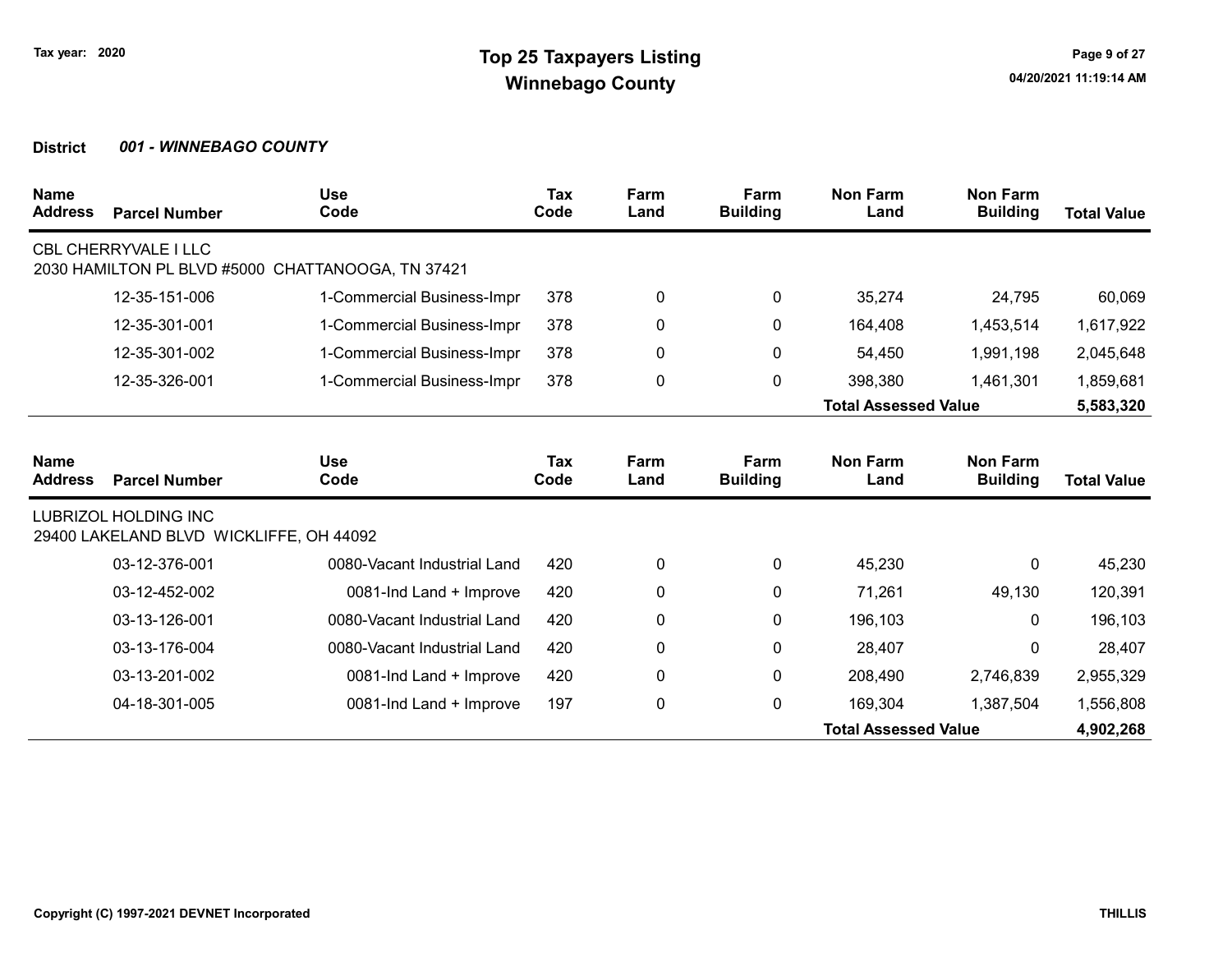| <b>Name</b><br><b>Address</b> | <b>Parcel Number</b>                                                               | <b>Use</b><br>Code                                   | <b>Tax</b><br>Code | Farm<br>Land | Farm<br><b>Building</b> | <b>Non Farm</b><br>Land     | <b>Non Farm</b><br><b>Building</b> | <b>Total Value</b> |
|-------------------------------|------------------------------------------------------------------------------------|------------------------------------------------------|--------------------|--------------|-------------------------|-----------------------------|------------------------------------|--------------------|
|                               | EDWARD ROSE ASSOCIATES INC<br>PO BOX 2012 BLOOMFIELD HILLS, MI 48303-2012          |                                                      |                    |              |                         |                             |                                    |                    |
|                               | 16-09-301-002                                                                      | )51-Comm Res (6+units)-Imp                           | 127                | 0            | $\mathbf{0}$            | 101,350                     | 4,779,669                          | 4,881,019          |
|                               |                                                                                    |                                                      |                    |              |                         | <b>Total Assessed Value</b> |                                    | 4,881,019          |
| <b>Name</b><br><b>Address</b> | <b>Parcel Number</b>                                                               | <b>Use</b><br>Code                                   | Tax<br>Code        | Farm<br>Land | Farm<br><b>Building</b> | <b>Non Farm</b><br>Land     | <b>Non Farm</b><br><b>Building</b> | <b>Total Value</b> |
|                               | <b>WAL-MART PROPERTY TAX DEPT</b><br>PO BOX 8050 MS 0555BENTONVILLE, AR 72712-8050 |                                                      |                    |              |                         |                             |                                    |                    |
|                               | 04-20-226-001                                                                      | 1-Commercial Business-Impr                           | 199                | 0            | 0                       | 1,002,465                   | 3,514,713                          | 4,517,178          |
|                               | 12-05-326-006                                                                      | 0050-Vac Commercial Land                             | 021                | 0            | $\mathbf{0}$            | 8,090                       | 0                                  | 8,090              |
|                               | 12-23-379-001                                                                      | 1-Commercial Business-Impr                           | 001                | 0            | 0                       | 124,861                     | 105,810                            | 230,671            |
|                               | 12-26-102-004                                                                      | 0050-Vac Commercial Land                             | 017                | 0            | $\mathbf{0}$            | 14,529                      | 0                                  | 14,529             |
|                               |                                                                                    |                                                      |                    |              |                         | <b>Total Assessed Value</b> |                                    | 4,770,468          |
| <b>Name</b><br><b>Address</b> | <b>Parcel Number</b>                                                               | <b>Use</b><br>Code                                   | Tax<br>Code        | Farm<br>Land | Farm<br><b>Building</b> | <b>Non Farm</b><br>Land     | <b>Non Farm</b><br><b>Building</b> | <b>Total Value</b> |
|                               | <b>MB ROCKFORD STATE LLC</b>                                                       | C/O EQUITY PROPERTY TAX PO BOX 6474CHICAGO, IL 60606 |                    |              |                         |                             |                                    |                    |
|                               | 12-22-376-002                                                                      | 1-Commercial Business-Impr                           | 001                | 0            | $\mathbf{0}$            | 568,812                     | 3,139,391                          | 3,708,203          |
|                               | 12-22-376-003                                                                      | 1-Commercial Business-Impr                           | 001                | 0            | 0                       | 218,397                     | 675,308                            | 893,705            |
|                               |                                                                                    |                                                      |                    |              |                         | <b>Total Assessed Value</b> |                                    | 4,601,908          |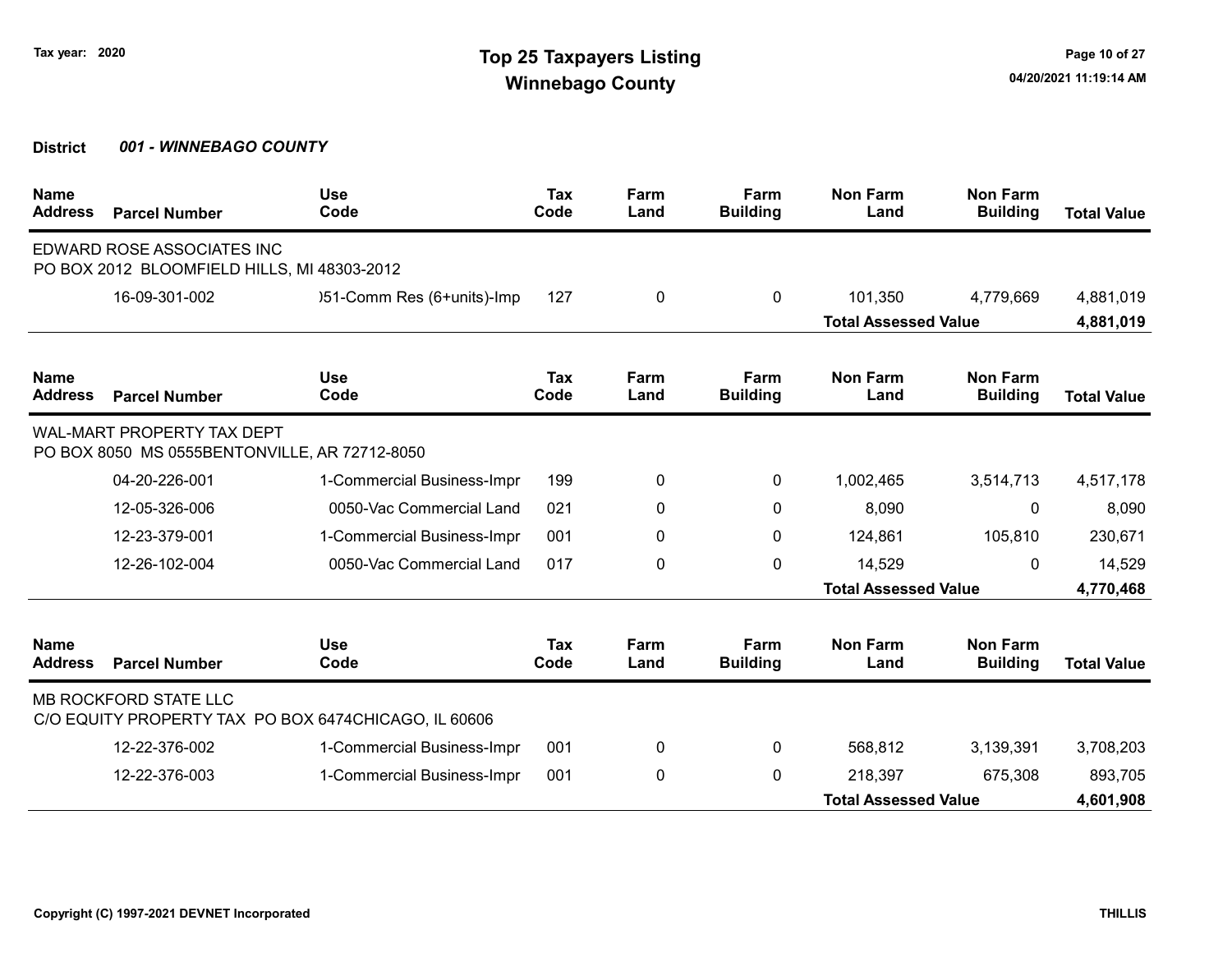| <b>Name</b><br><b>Address</b> | <b>Parcel Number</b>                                                             | <b>Use</b><br>Code          | <b>Tax</b><br>Code | Farm<br>Land | Farm<br><b>Building</b> | <b>Non Farm</b><br>Land     | <b>Non Farm</b><br><b>Building</b> | <b>Total Value</b> |
|-------------------------------|----------------------------------------------------------------------------------|-----------------------------|--------------------|--------------|-------------------------|-----------------------------|------------------------------------|--------------------|
|                               | <b>GREATER ROCKFORD AIRPORT ATTN FINANCE</b><br>60 AIRPORT DR ROCKFORD, IL 61109 |                             |                    |              |                         |                             |                                    |                    |
|                               | 15-11-451-007                                                                    | 0081-Ind Land + Improve     | 392                | 0            | 0                       | 0                           | 138,157                            | 138,157            |
|                               | 15-11-451-011                                                                    | 0081-Ind Land + Improve     | 392                | 0            | $\mathbf{0}$            | 0                           | 14,745                             | 14,745             |
|                               | 15-11-451-012                                                                    | 0081-Ind Land + Improve     | 392                | 0            | 0                       | 0                           | 18,044                             | 18,044             |
|                               | 15-11-451-013                                                                    | 0081-Ind Land + Improve     | 392                | 0            | 0                       | 0                           | 21,117                             | 21,117             |
|                               | 15-14-152-014                                                                    | 0081-Ind Land + Improve     | 392                | 0            | 0                       | 0                           | 32,069                             | 32,069             |
|                               | 15-14-152-015                                                                    | 0071-Commercial Office-Impr | 392                | 0            | 0                       | 0                           | 118                                | 118                |
|                               | 15-14-402-008                                                                    | 0080-Vacant Industrial Land | 392                | 0            | 0                       | 25,435                      | 0                                  | 25,435             |
|                               | 15-15-176-003                                                                    | 0071-Commercial Office-Impr | 392                | 0            | 0                       | 0                           | 12,623                             | 12,623             |
|                               | 15-15-176-004                                                                    | 0071-Commercial Office-Impr | 392                | 0            | 0                       | 0                           | 118                                | 118                |
|                               | 15-15-401-002                                                                    | 0081-Ind Land + Improve     | 392                | 0            | 0                       | 0                           | 4,215,742                          | 4,215,742          |
|                               |                                                                                  |                             |                    |              |                         | <b>Total Assessed Value</b> |                                    | 4,478,168          |
| <b>Name</b><br><b>Address</b> | <b>Parcel Number</b>                                                             | <b>Use</b><br>Code          | Tax<br>Code        | Farm<br>Land | Farm<br><b>Building</b> | <b>Non Farm</b><br>Land     | <b>Non Farm</b><br><b>Building</b> | <b>Total Value</b> |
|                               | ANDERSON ROCKFORD PROPERTIES LLC<br>PO BOX 10289 LOVES PARK, IL 61131            |                             |                    |              |                         |                             |                                    |                    |
|                               | 12-03-276-005                                                                    | 1-Commercial Business-Impr  | 008                | 0            | 0                       | 283,202                     | 903,905                            | 1,187,107          |
|                               | 12-23-301-013                                                                    | 1-Commercial Business-Impr  | 001                | 0            | 0                       | 255,511                     | 419,791                            | 675,302            |
|                               | 12-27-202-009                                                                    | 1-Commercial Business-Impr  | 001                | 0            | 0                       | 322,871                     | 395,298                            | 718,169            |
|                               | 12-27-202-010                                                                    | 0050-Vac Commercial Land    | 001                | 0            | 0                       | 36,334                      | $\mathbf 0$                        | 36,334             |
|                               | 12-28-227-001                                                                    | 1-Commercial Business-Impr  | 451                | 0            | 0                       | 261,344                     | 365,747                            | 627,091            |
|                               | 12-29-128-004                                                                    | 1-Commercial Business-Impr  | 117                | 0            | $\mathbf 0$             | 58,579                      | 185,911                            | 244,490            |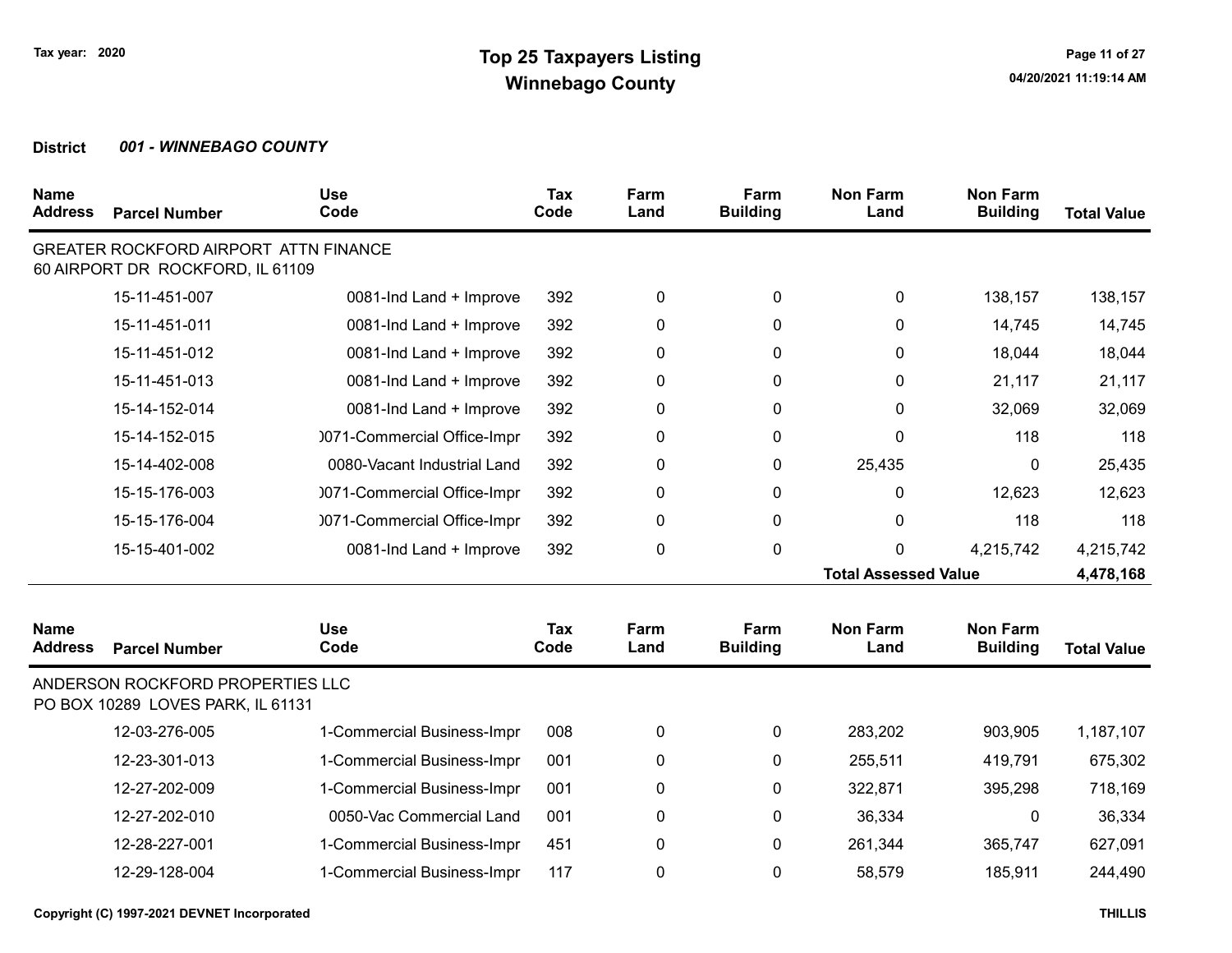| <b>Name</b><br><b>Address</b> | <b>Parcel Number</b>                                                  | <b>Use</b><br>Code                                       | <b>Tax</b><br>Code | Farm<br>Land | Farm<br><b>Building</b> | <b>Non Farm</b><br>Land     | <b>Non Farm</b><br><b>Building</b> | <b>Total Value</b> |
|-------------------------------|-----------------------------------------------------------------------|----------------------------------------------------------|--------------------|--------------|-------------------------|-----------------------------|------------------------------------|--------------------|
|                               | ANDERSON ROCKFORD PROPERTIES LLC<br>PO BOX 10289 LOVES PARK, IL 61131 |                                                          |                    |              |                         |                             |                                    |                    |
|                               | 12-29-128-005                                                         | 1-Commercial Business-Impr                               | 117                | 0            | 0                       | 262,138                     | 573,816                            | 835,954            |
|                               | 12-29-128-006                                                         | 1-Commercial Business-Impr                               | 117                | 0            | $\Omega$                | 27,251                      | 23,105                             | 50,356             |
|                               | 12-29-128-018                                                         | 1-Commercial Business-Impr                               | 117                | 0            | 0                       | 47,578                      | 37,049                             | 84,627             |
|                               |                                                                       |                                                          |                    |              |                         | <b>Total Assessed Value</b> |                                    | 4,459,430          |
| <b>Name</b><br><b>Address</b> | <b>Parcel Number</b>                                                  | <b>Use</b><br>Code                                       | Tax<br>Code        | Farm<br>Land | Farm<br><b>Building</b> | <b>Non Farm</b><br>Land     | <b>Non Farm</b><br><b>Building</b> | <b>Total Value</b> |
|                               | <b>COMMONWEALTH EDISON</b>                                            | ATTN: REAL ESTATE 3 LINCOLN CENTEROAKBROOK TERRACE, IL 6 |                    |              |                         |                             |                                    |                    |
|                               | 03-18-300-011                                                         | 0050-Vac Commercial Land                                 | 213                | 0            | 0                       | 9,025                       | 0                                  | 9,025              |
|                               | 06-35-400-007                                                         | 0020-Vacant Farmland - assd                              | 247                | 1,769        | $\Omega$                | 0                           | $\mathbf{0}$                       | 1,769              |
|                               | 07-19-301-002                                                         | 0020-Vacant Farmland - assd                              | 167                | 3,096        | 0                       | 0                           | 0                                  | 3,096              |
|                               | 07-19-400-004                                                         | 0020-Vacant Farmland - assd                              | 156                | 1,779        | $\Omega$                | 0                           | $\mathbf{0}$                       | 1,779              |
|                               | 07-20-300-002                                                         | 0020-Vacant Farmland - assd                              | 167                | 2,306        | 0                       | 0                           | 0                                  | 2,306              |
|                               | 07-20-400-002                                                         | 0020-Vacant Farmland - assd                              | 167                | 1,144        | $\Omega$                | 0                           | $\mathbf{0}$                       | 1,144              |
|                               | 07-20-400-005                                                         | 0020-Vacant Farmland - assd                              | 167                | 1,418        | 0                       | 0                           | 0                                  | 1,418              |
|                               | 07-21-300-003                                                         | 0020-Vacant Farmland - assd                              | 362                | 989          | 0                       | 0                           | $\mathbf{0}$                       | 989                |
|                               | 07-21-300-004                                                         | 0020-Vacant Farmland - assd                              | 362                | 10,070       | 0                       | 0                           | 0                                  | 10,070             |
|                               | 07-22-100-003                                                         | 0020-Vacant Farmland - assd                              | 161                | 1,602        | 0                       | 0                           | $\mathbf{0}$                       | 1,602              |
|                               | 07-22-300-001                                                         | 0020-Vacant Farmland - assd                              | 362                | 4,438        | 0                       | 0                           | 0                                  | 4,438              |
|                               | 07-22-400-001                                                         | 0020-Vacant Farmland - assd                              | 167                | 540          | 0                       | 0                           | 0                                  | 540                |
|                               | 07-22-400-002                                                         | 0020-Vacant Farmland - assd                              | 167                | 590          | 0                       | 0                           | 0                                  | 590                |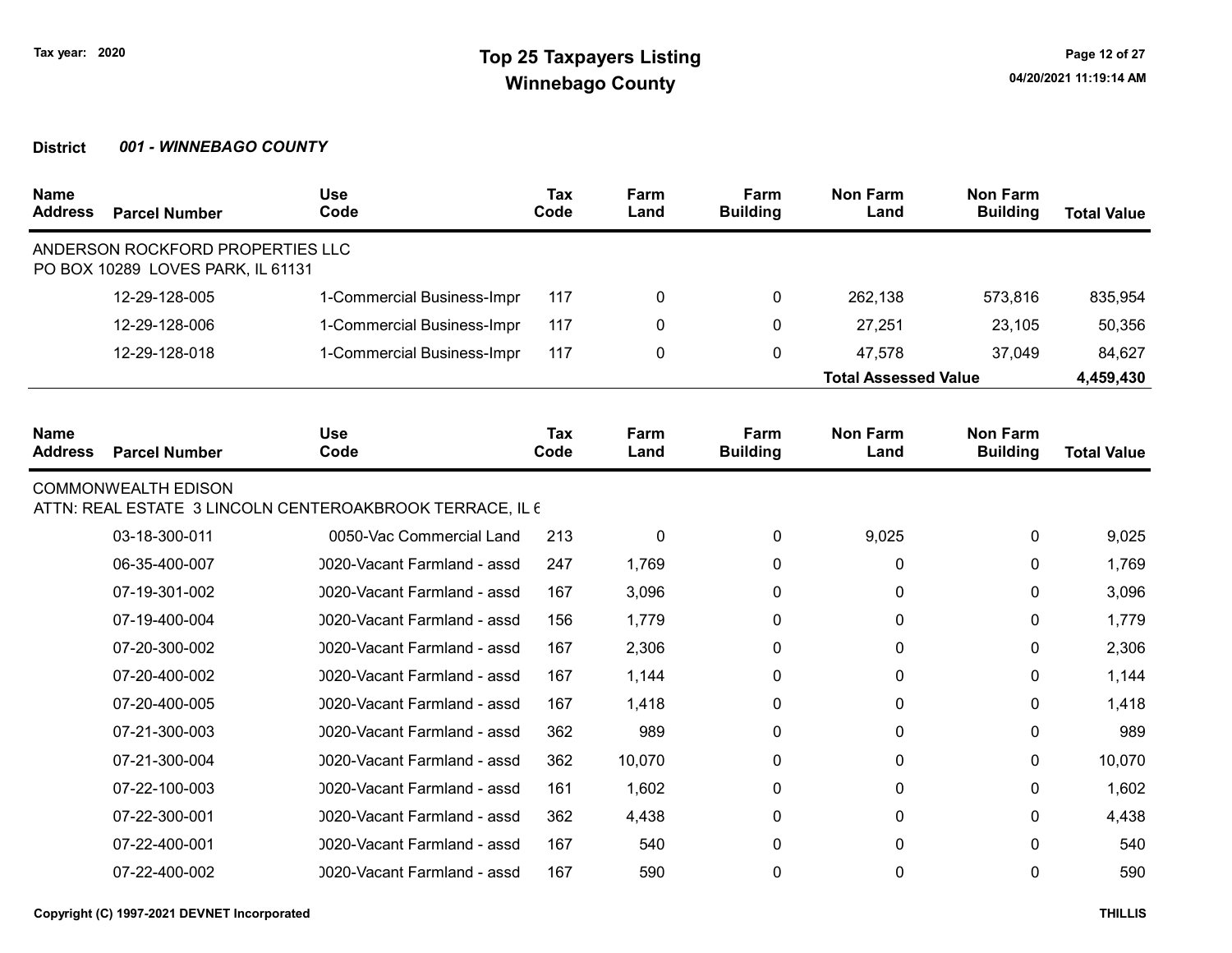| <b>Name</b><br><b>Address</b> | <b>Parcel Number</b>       | <b>Use</b><br>Code                                       | Tax<br>Code | Farm<br>Land | Farm<br><b>Building</b> | <b>Non Farm</b><br>Land | <b>Non Farm</b><br><b>Building</b> | <b>Total Value</b> |
|-------------------------------|----------------------------|----------------------------------------------------------|-------------|--------------|-------------------------|-------------------------|------------------------------------|--------------------|
|                               | <b>COMMONWEALTH EDISON</b> | ATTN: REAL ESTATE 3 LINCOLN CENTEROAKBROOK TERRACE, IL 6 |             |              |                         |                         |                                    |                    |
|                               | 07-23-300-001              | 0020-Vacant Farmland - assd                              | 167         | 3,309        | 0                       | 0                       | 0                                  | 3,309              |
|                               | 07-23-300-003              | 0020-Vacant Farmland - assd                              | 167         | 19           | 0                       | 0                       | 0                                  | 19                 |
|                               | 07-23-300-004              | 0020-Vacant Farmland - assd                              | 167         | 814          | 0                       | 0                       | 0                                  | 814                |
|                               | 07-23-400-001              | 0020-Vacant Farmland - assd                              | 167         | 2,535        | 0                       | 0                       | 0                                  | 2,535              |
|                               | 07-23-400-002              | 0020-Vacant Farmland - assd                              | 167         | 12           | 0                       | 0                       | 0                                  | 12                 |
|                               | 07-24-151-002              | 0020-Vacant Farmland - assd                              | 156         | 2,628        | 0                       | 0                       | 0                                  | 2,628              |
|                               | 07-24-177-003              | 0010-Vacant Rural Prop                                   | 156         | 0            | 0                       | 788                     | 0                                  | 788                |
|                               | 07-24-251-003              | 0020-Vacant Farmland - assd                              | 156         | 2,770        | 0                       | 0                       | $\mathbf{0}$                       | 2,770              |
|                               | 07-24-277-002              | 0020-Vacant Farmland - assd                              | 156         | 417          | 0                       | 0                       | 0                                  | 417                |
|                               | 07-24-302-001              | 0080-Vacant Industrial Land                              | 156         | $\pmb{0}$    | 0                       | 16,806                  | 0                                  | 16,806             |
|                               | 07-24-426-002              | 0020-Vacant Farmland - assd                              | 169         | 289          | 0                       | 0                       | 0                                  | 289                |
|                               | 07-26-100-002              | 0080-Vacant Industrial Land                              | 156         | $\pmb{0}$    | 0                       | 6,341                   | 0                                  | 6,341              |
|                               | 07-26-100-009              | 0080-Vacant Industrial Land                              | 156         | 0            | 0                       | 4,539                   | $\mathbf{0}$                       | 4,539              |
|                               | 07-26-100-010              | 0080-Vacant Industrial Land                              | 156         | 0            | 0                       | 2,096                   | 0                                  | 2,096              |
|                               | 07-26-300-002              | 0080-Vacant Industrial Land                              | 167         | $\mathbf 0$  | 0                       | 3,172                   | $\mathbf{0}$                       | 3,172              |
|                               | 07-26-300-008              | 0020-Vacant Farmland - assd                              | 167         | 1,890        | 0                       | 0                       | 0                                  | 1,890              |
|                               | 07-35-300-003              | 0020-Vacant Farmland - assd                              | 146         | 1,900        | 0                       | 0                       | 0                                  | 1,900              |
|                               | 07-35-451-002              | 0020-Vacant Farmland - assd                              | 146         | 402          | 0                       | 0                       | 0                                  | 402                |
|                               | 08-14-300-001              | 0010-Vacant Rural Prop                                   | 135         | 0            | 0                       | 9,577                   | 0                                  | 9,577              |
|                               | 08-14-300-002              | 0020-Vacant Farmland - assd                              | 429         | 1,629        | 0                       | 0                       | 0                                  | 1,629              |
|                               | 08-14-400-001              | 0020-Vacant Farmland - assd                              | 429         | 2,414        | 0                       | 0                       | 0                                  | 2,414              |
|                               | 08-15-300-001              | 0020-Vacant Farmland - assd                              | 135         | 687          | 0                       | 0                       | 0                                  | 687                |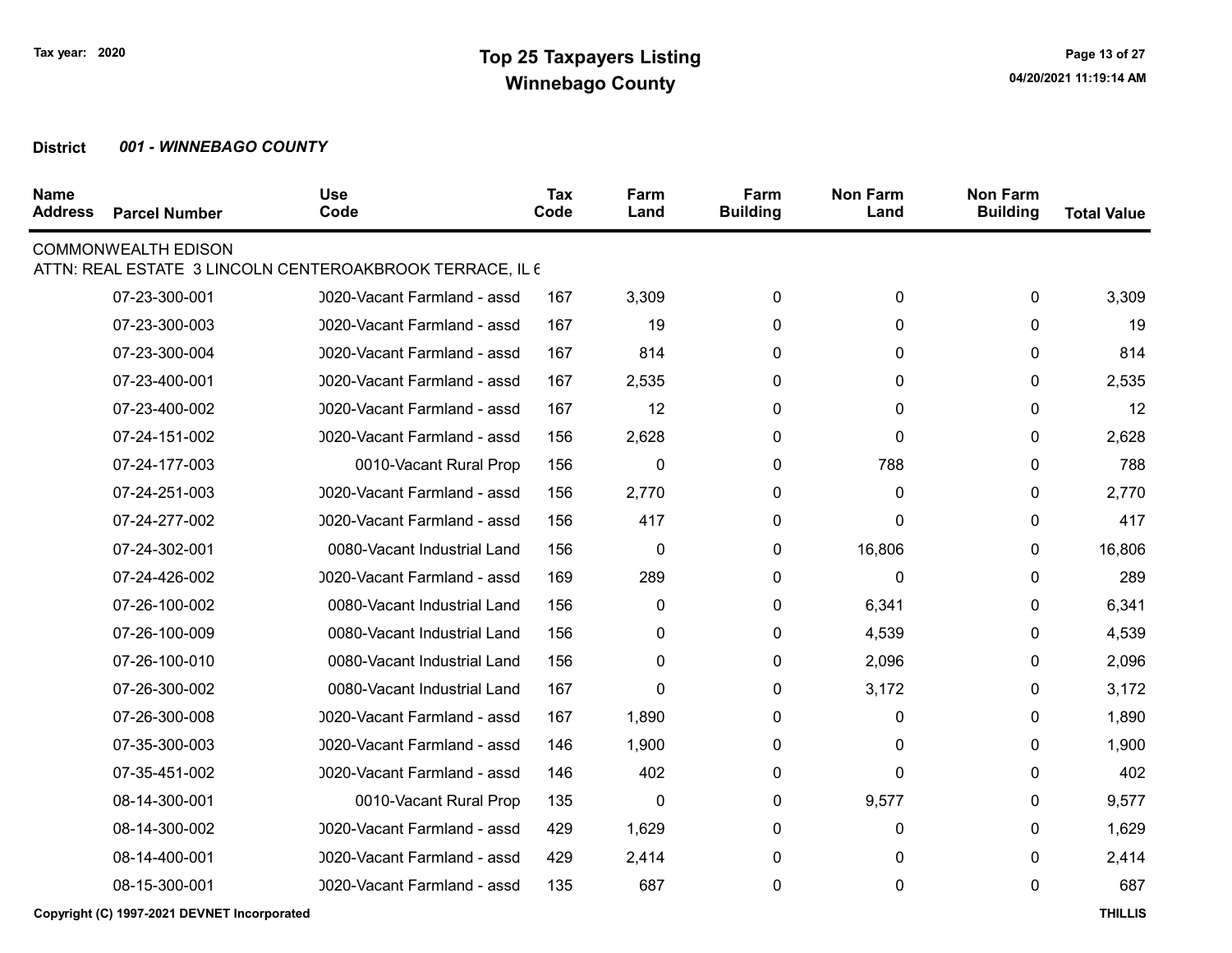| <b>Name</b><br><b>Address</b> | <b>Parcel Number</b>       | <b>Use</b><br>Code                                       | Tax<br>Code | Farm<br>Land | Farm<br><b>Building</b> | <b>Non Farm</b><br>Land | <b>Non Farm</b><br><b>Building</b> | <b>Total Value</b> |
|-------------------------------|----------------------------|----------------------------------------------------------|-------------|--------------|-------------------------|-------------------------|------------------------------------|--------------------|
|                               | <b>COMMONWEALTH EDISON</b> | ATTN: REAL ESTATE 3 LINCOLN CENTEROAKBROOK TERRACE, IL 6 |             |              |                         |                         |                                    |                    |
|                               | 08-15-300-003              | 0020-Vacant Farmland - assd                              | 135         | 1,394        | 0                       | 0                       | 0                                  | 1,394              |
|                               | 08-15-400-001              | 0010-Vacant Rural Prop                                   | 135         | $\pmb{0}$    | 0                       | 19,283                  | 0                                  | 19,283             |
|                               | 08-16-377-005              | 0020-Vacant Farmland - assd                              | 133         | 1,759        | 0                       | 0                       | 0                                  | 1,759              |
|                               | 08-19-301-001              | 0020-Vacant Farmland - assd                              | 156         | 153          | 0                       | 0                       | 0                                  | 153                |
|                               | 08-19-301-002              | 0020-Vacant Farmland - assd                              | 169         | 189          | 0                       | 0                       | 0                                  | 189                |
|                               | 08-19-326-002              | 0030-Vacant Residential Land                             | 133         | 0            | 0                       | 5,412                   | 0                                  | 5,412              |
|                               | 08-19-326-004              | 0081-Ind Land + Improve                                  | 414         | 0            | 0                       | 2,036                   | 23,950                             | 25,986             |
|                               | 08-19-401-001              | 0081-Ind Land + Improve                                  | 137         | 0            | 0                       | 11,371                  | 0                                  | 11,371             |
|                               | 08-19-426-001              | 0030-Vacant Residential Land                             | 414         | 0            | 0                       | 1,323                   | 0                                  | 1,323              |
|                               | 08-19-426-002              | 0030-Vacant Residential Land                             | 414         | 0            | 0                       | 1,323                   | 0                                  | 1,323              |
|                               | 08-19-427-001              | 0030-Vacant Residential Land                             | 413         | 0            | 0                       | 867                     | 0                                  | 867                |
|                               | 08-20-301-001              | 0030-Vacant Residential Land                             | 133         | $\pmb{0}$    | 0                       | 10,265                  | 0                                  | 10,265             |
|                               | 08-20-401-001              | 0020-Vacant Farmland - assd                              | 152         | 299          | 0                       | 0                       | 0                                  | 299                |
|                               | 08-20-426-001              | 0010-Vacant Rural Prop                                   | 007         | 0            | 0                       | 7,788                   | 0                                  | 7,788              |
|                               | 08-21-126-002              | 0030-Vacant Residential Land                             | 153         | 0            | 0                       | 9,802                   | 0                                  | 9,802              |
|                               | 08-21-176-002              | 0010-Vacant Rural Prop                                   | 163         | 0            | 0                       | 337                     | 0                                  | 337                |
|                               | 08-21-326-001              | 0010-Vacant Rural Prop                                   | 007         | 0            | 0                       | 32,998                  | 0                                  | 32,998             |
|                               | 08-24-300-002              | Farm+Improve+Non Farm AV                                 | 135         | 5,537        | 0                       | 8,536                   | 0                                  | 14,073             |
|                               | 08-24-451-002              | 0010-Vacant Rural Prop                                   | 135         | $\pmb{0}$    | 0                       | 10,372                  | 0                                  | 10,372             |
|                               | 08-25-204-001              | 0020-Vacant Farmland - assd                              | 145         | 632          | 0                       | 0                       | 0                                  | 632                |
|                               | 08-25-400-002              | 0010-Vacant Rural Prop                                   | 145         | 0            | 0                       | 19,129                  | 0                                  | 19,129             |
|                               | 08-32-426-001              | 0030-Vacant Residential Land                             | 006         | 0            | 0                       | 2,602                   | 0                                  | 2,602              |
|                               |                            |                                                          |             |              |                         |                         |                                    |                    |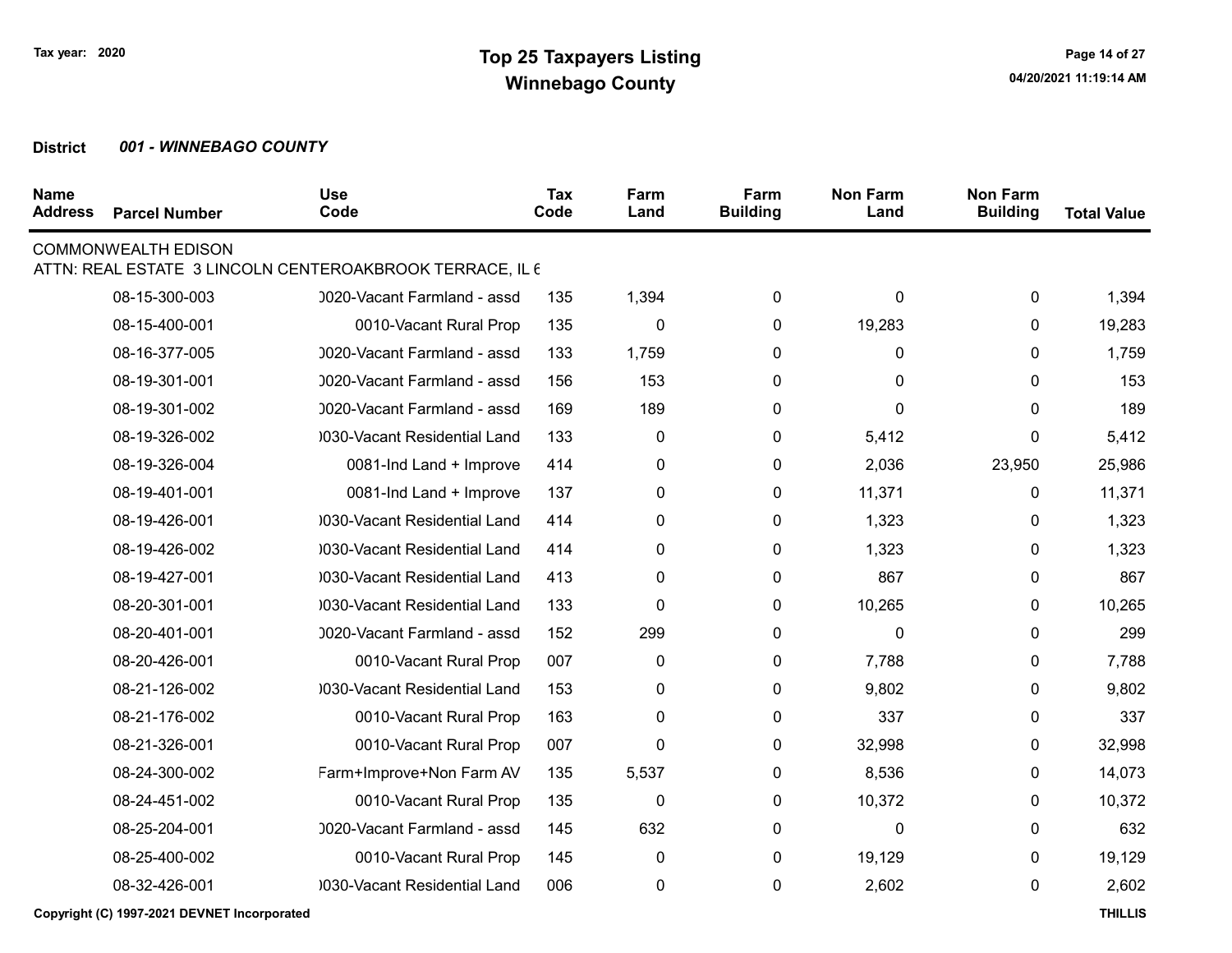| <b>Name</b><br><b>Address</b> | <b>Parcel Number</b>       | <b>Use</b><br>Code                                       | Tax<br>Code | Farm<br>Land | Farm<br><b>Building</b> | <b>Non Farm</b><br>Land | <b>Non Farm</b><br><b>Building</b> | <b>Total Value</b> |
|-------------------------------|----------------------------|----------------------------------------------------------|-------------|--------------|-------------------------|-------------------------|------------------------------------|--------------------|
|                               | <b>COMMONWEALTH EDISON</b> | ATTN: REAL ESTATE 3 LINCOLN CENTEROAKBROOK TERRACE, IL 6 |             |              |                         |                         |                                    |                    |
|                               | 08-33-105-012              | 0030-Vacant Residential Land                             | 006         | $\pmb{0}$    | 0                       | 3,501                   | $\mathbf 0$                        | 3,501              |
|                               | 08-36-200-002              | 0020-Vacant Farmland - assd                              | 145         | 2,117        | 0                       | $\mathbf{0}$            | 0                                  | 2,117              |
|                               | 08-36-200-005              | 0020-Vacant Farmland - assd                              | 145         | 2,988        | 0                       | 0                       | 0                                  | 2,988              |
|                               | 08-36-400-005              | 0010-Vacant Rural Prop                                   | 145         | 0            | 0                       | 25,001                  | 0                                  | 25,001             |
|                               | 09-16-300-001              | 0081-Ind Land + Improve                                  | 281         | 0            | 0                       | 4,782                   | 3,098                              | 7,880              |
|                               | 09-28-107-006              | 0080-Vacant Industrial Land                              | 286         | 0            | 0                       | 5,927                   | 0                                  | 5,927              |
|                               | 09-28-177-007              | 0080-Vacant Industrial Land                              | 286         | 0            | 0                       | 8,529                   | 0                                  | 8,529              |
|                               | 09-28-400-003              | 0080-Vacant Industrial Land                              | 281         | 0            | 0                       | 13,500                  | 0                                  | 13,500             |
|                               | 09-29-102-002              | 0080-Vacant Industrial Land                              | 281         | 0            | 0                       | 12,159                  | 0                                  | 12,159             |
|                               | 09-29-229-012              | 0080-Vacant Industrial Land                              | 286         | 0            | 0                       | 11,380                  | 0                                  | 11,380             |
|                               | 09-29-251-005              | 0080-Vacant Industrial Land                              | 286         | 0            | 0                       | 4,932                   | 0                                  | 4,932              |
|                               | 09-29-254-011              | 0080-Vacant Industrial Land                              | 286         | $\pmb{0}$    | $\pmb{0}$               | 4,932                   | 0                                  | 4,932              |
|                               | 09-30-100-002              | 0080-Vacant Industrial Land                              | 281         | $\pmb{0}$    | 0                       | 46,276                  | 0                                  | 46,276             |
|                               | 09-33-226-003              | 0080-Vacant Industrial Land                              | 281         | $\pmb{0}$    | 0                       | 5,979                   | 0                                  | 5,979              |
|                               | 09-34-200-004              | 0080-Vacant Industrial Land                              | 281         | 0            | 0                       | 55,042                  | 0                                  | 55,042             |
|                               | 09-35-300-003              | 0080-Vacant Industrial Land                              | 281         | $\pmb{0}$    | 0                       | 17,796                  | 0                                  | 17,796             |
|                               | 09-35-300-006              | 0081-Ind Land + Improve                                  | 281         | $\mathbf{0}$ | 0                       | 12,306                  | 13,095                             | 25,401             |
|                               | 10-02-200-004              | 0020-Vacant Farmland - assd                              | 260         | 2,622        | 0                       | 0                       | 0                                  | 2,622              |
|                               | 10-02-400-006              | 0020-Vacant Farmland - assd                              | 260         | 2,599        | $\mathbf{0}$            | 0                       | 0                                  | 2,599              |
|                               | 10-11-200-003              | 0020-Vacant Farmland - assd                              | 260         | 1,400        | 0                       | 0                       | 0                                  | 1,400              |
|                               | 10-11-200-012              | 0020-Vacant Farmland - assd                              | 260         | 2,606        | 0                       | 0                       | 0                                  | 2,606              |
|                               | 10-11-200-014              | 0020-Vacant Farmland - assd                              | 260         | 1,787        | 0                       | 0                       | 0                                  | 1,787              |
|                               |                            |                                                          |             |              |                         |                         |                                    |                    |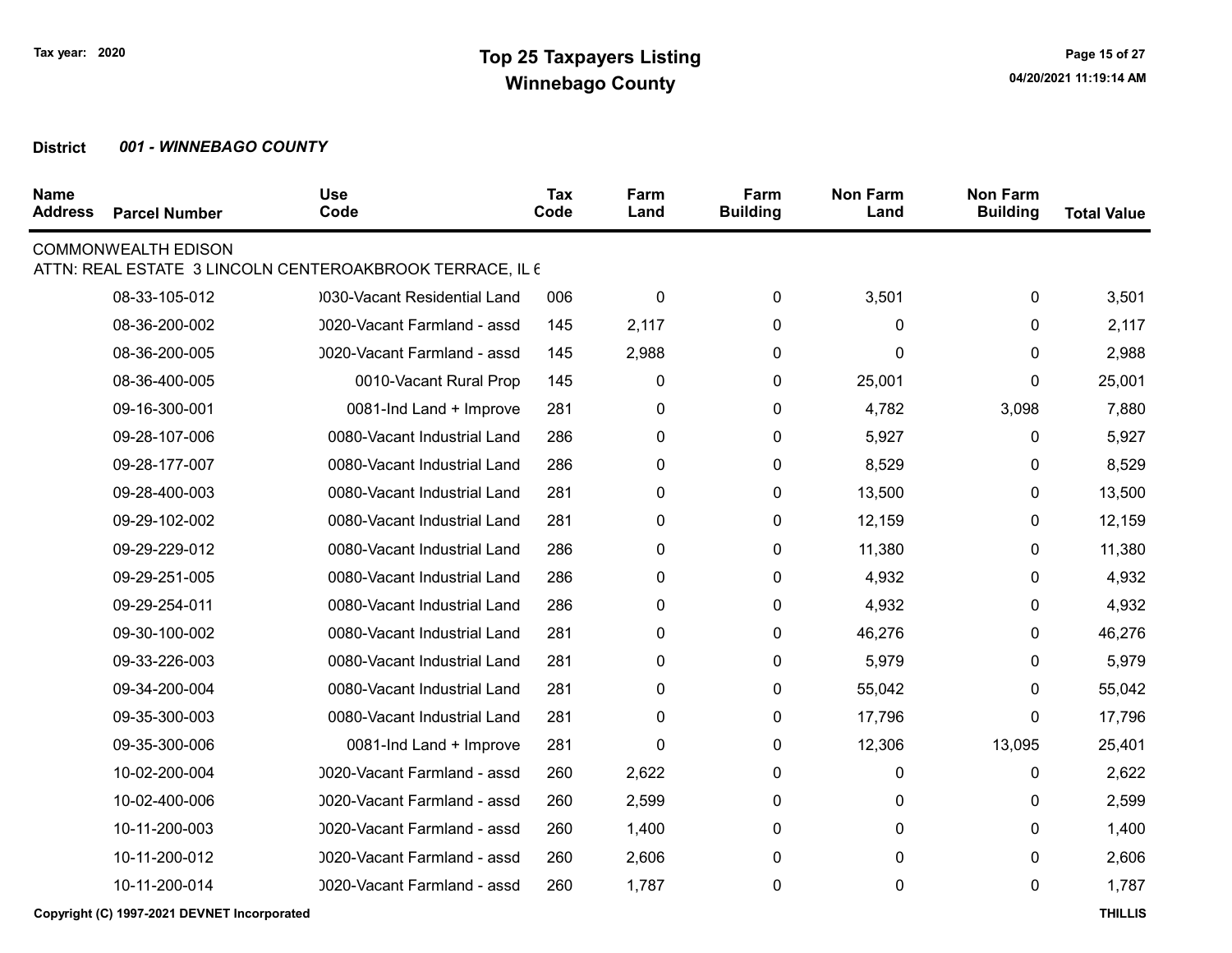| <b>Name</b><br><b>Address</b> | <b>Parcel Number</b>       | <b>Use</b><br>Code                                       | <b>Tax</b><br>Code | Farm<br>Land | Farm<br><b>Building</b> | <b>Non Farm</b><br>Land | <b>Non Farm</b><br><b>Building</b> | <b>Total Value</b> |
|-------------------------------|----------------------------|----------------------------------------------------------|--------------------|--------------|-------------------------|-------------------------|------------------------------------|--------------------|
|                               | <b>COMMONWEALTH EDISON</b> | ATTN: REAL ESTATE 3 LINCOLN CENTEROAKBROOK TERRACE, IL 6 |                    |              |                         |                         |                                    |                    |
|                               | 10-11-200-015              | 0020-Vacant Farmland - assd                              | 260                | 806          | 0                       | 0                       | $\mathbf 0$                        | 806                |
|                               | 10-11-400-003              | 0020-Vacant Farmland - assd                              | 260                | 3,963        | 0                       | 0                       | 0                                  | 3,963              |
|                               | 10-12-100-004              | 0020-Vacant Farmland - assd                              | 260                | 1,565        | 0                       | 0                       | 0                                  | 1,565              |
|                               | 10-12-100-005              | 0020-Vacant Farmland - assd                              | 260                | 1,845        | 0                       | 0                       | 0                                  | 1,845              |
|                               | 10-14-100-003              | 0020-Vacant Farmland - assd                              | 266                | 3,400        | 0                       | 0                       | 0                                  | 3,400              |
|                               | 10-14-200-003              | Farm+Improve+Non Farm AV                                 | 266                | 2,577        | 0                       | 46,161                  | 197,434                            | 246,172            |
|                               | 10-14-200-004              | 0020-Vacant Farmland - assd                              | 260                | 2,120        | 0                       | 0                       | 0                                  | 2,120              |
|                               | 10-23-400-007              | 0020-Vacant Farmland - assd                              | 260                | 1,874        | 0                       | 0                       | 0                                  | 1,874              |
|                               | 10-26-200-003              | 0020-Vacant Farmland - assd                              | 260                | 3,830        | $\mathbf{0}$            | 0                       | 0                                  | 3,830              |
|                               | 10-35-400-006              | 0020-Vacant Farmland - assd                              | 266                | 2,114        | 0                       | 0                       | 0                                  | 2,114              |
|                               | 11-01-326-001              | 0050-Vac Commercial Land                                 | 002                | 0            | 0                       | 7,996                   | 0                                  | 7,996              |
|                               | 11-02-126-002              | 0080-Vacant Industrial Land                              | 050                | $\pmb{0}$    | 0                       | 28,362                  | 0                                  | 28,362             |
|                               | 11-02-176-003              | 0080-Vacant Industrial Land                              | 050                | $\pmb{0}$    | 0                       | 8,747                   | 0                                  | 8,747              |
|                               | 11-02-176-004              | 0080-Vacant Industrial Land                              | 050                | $\pmb{0}$    | 0                       | 20,138                  | 0                                  | 20,138             |
|                               | 11-02-326-012              | 0081-Ind Land + Improve                                  | 001                | 0            | 0                       | 22,163                  | 26,701                             | 48,864             |
|                               | 11-10-328-017              | 0081-Ind Land + Improve                                  | 001                | $\pmb{0}$    | 0                       | 8,028                   | 370                                | 8,398              |
|                               | 11-12-351-014              | 0081-Ind Land + Improve                                  | 001                | 0            | 0                       | 2,425                   | 5,040                              | 7,465              |
|                               | 11-15-280-003              | 0081-Ind Land + Improve                                  | 001                | 0            | 0                       | 2,864                   | 649                                | 3,513              |
|                               | 11-21-228-001              | 0081-Ind Land + Improve                                  | 085                | 0            | 0                       | 674                     | 926                                | 1,600              |
|                               | 11-21-408-001              | 0081-Ind Land + Improve                                  | 126                | 0            | 0                       | 3,079                   | 687                                | 3,766              |
|                               | 11-21-476-002              | 0080-Vacant Industrial Land                              | 126                | 0            | 0                       | 21,249                  | 0                                  | 21,249             |
|                               | 11-23-103-011              | 0081-Ind Land + Improve                                  | 001                | $\pmb{0}$    | $\mathbf 0$             | 640                     | 189                                | 829                |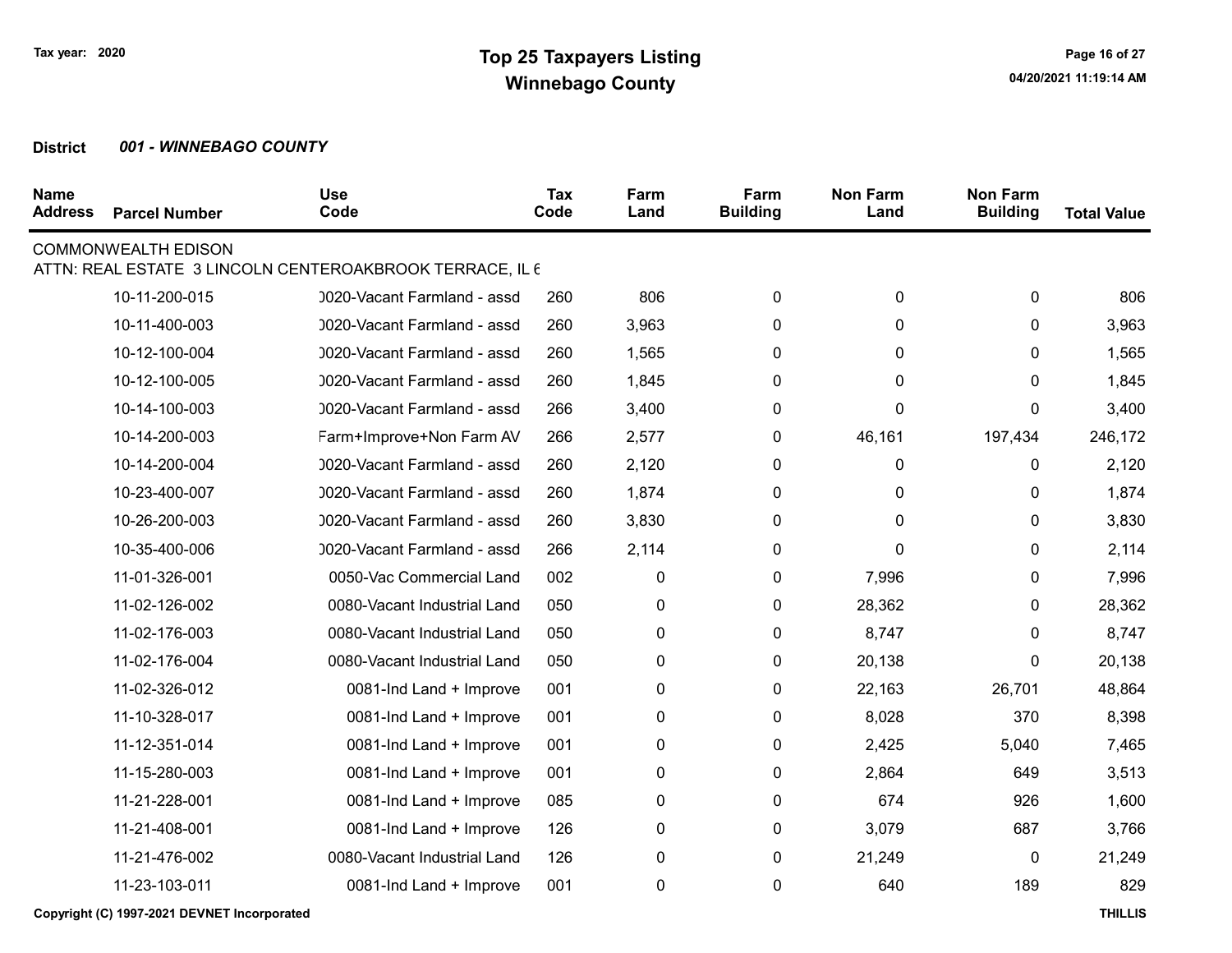| <b>Name</b><br><b>Address</b> | <b>Parcel Number</b>       | <b>Use</b><br>Code                                       | Tax<br>Code | Farm<br>Land | Farm<br><b>Building</b> | <b>Non Farm</b><br>Land | <b>Non Farm</b><br><b>Building</b> | <b>Total Value</b> |
|-------------------------------|----------------------------|----------------------------------------------------------|-------------|--------------|-------------------------|-------------------------|------------------------------------|--------------------|
|                               | <b>COMMONWEALTH EDISON</b> | ATTN: REAL ESTATE 3 LINCOLN CENTEROAKBROOK TERRACE, IL 6 |             |              |                         |                         |                                    |                    |
|                               | 11-23-331-002              | 0081-Ind Land + Improve                                  | 424         | $\pmb{0}$    | $\pmb{0}$               | 1,011                   | 206                                | 1,217              |
|                               | 11-23-426-001              | 0081-Ind Land + Improve                                  | 001         | $\mathbf 0$  | 0                       | 1,215                   | 334                                | 1,549              |
|                               | 11-25-410-006              | 0081-Ind Land + Improve                                  | 001         | $\pmb{0}$    | 0                       | 1,561                   | 559                                | 2,120              |
|                               | 11-26-101-001              | 0081-Ind Land + Improve                                  | 424         | 0            | 0                       | 36                      | 57,240                             | 57,276             |
|                               | 11-26-104-001              | 0081-Ind Land + Improve                                  | 424         | $\pmb{0}$    | 0                       | 28,170                  | 37,508                             | 65,678             |
|                               | 11-26-255-005              | 0081-Ind Land + Improve                                  | 001         | 0            | 0                       | 1,556                   | 640                                | 2,196              |
|                               | 11-27-229-001              | 0080-Vacant Industrial Land                              | 014         | 0            | 0                       | 169                     | 0                                  | 169                |
|                               | 11-27-230-010              | 0081-Ind Land + Improve                                  | 014         | 0            | 0                       | 20                      | 57,240                             | 57,260             |
|                               | 11-27-380-016              | 0081-Ind Land + Improve                                  | 001         | 0            | 0                       | 1,990                   | 370                                | 2,360              |
|                               | 11-28-101-004              | 0080-Vacant Industrial Land                              | 057         | 0            | 0                       | 17,293                  | 0                                  | 17,293             |
|                               | 11-28-127-005              | 0080-Vacant Industrial Land                              | 057         | $\pmb{0}$    | 0                       | 11,616                  | 0                                  | 11,616             |
|                               | 11-28-201-001              | 0080-Vacant Industrial Land                              | 066         | $\pmb{0}$    | $\pmb{0}$               | 1,906                   | 0                                  | 1,906              |
|                               | 11-29-151-004              | 0080-Vacant Industrial Land                              | 057         | $\pmb{0}$    | $\pmb{0}$               | 14,055                  | 0                                  | 14,055             |
|                               | 11-29-151-005              | 0080-Vacant Industrial Land                              | 057         | $\pmb{0}$    | $\pmb{0}$               | 999                     | 0                                  | 999                |
|                               | 11-29-204-004              | 0080-Vacant Industrial Land                              | 057         | 0            | 0                       | 4,646                   | 0                                  | 4,646              |
|                               | 11-29-204-005              | 0080-Vacant Industrial Land                              | 057         | $\pmb{0}$    | $\pmb{0}$               | 5,611                   | 0                                  | 5,611              |
|                               | 11-29-204-006              | 0080-Vacant Industrial Land                              | 057         | 0            | 0                       | 12,545                  | 0                                  | 12,545             |
|                               | 11-29-276-004              | 0081-Ind Land + Improve                                  | 057         | $\pmb{0}$    | 0                       | 10,374                  | 10,774                             | 21,148             |
|                               | 11-30-151-001              | 0080-Vacant Industrial Land                              | 058         | 0            | 0                       | 21,089                  | 0                                  | 21,089             |
|                               | 11-30-276-002              | 0080-Vacant Industrial Land                              | 058         | $\pmb{0}$    | 0                       | 14,084                  | 0                                  | 14,084             |
|                               | 11-32-251-002              | 0080-Vacant Industrial Land                              | 069         | $\mathbf 0$  | 0                       | 9,573                   | 0                                  | 9,573              |
|                               | 11-32-403-001              | 0020-Vacant Farmland - assd                              | 071         | 440          | 0                       | 0                       | 0                                  | 440                |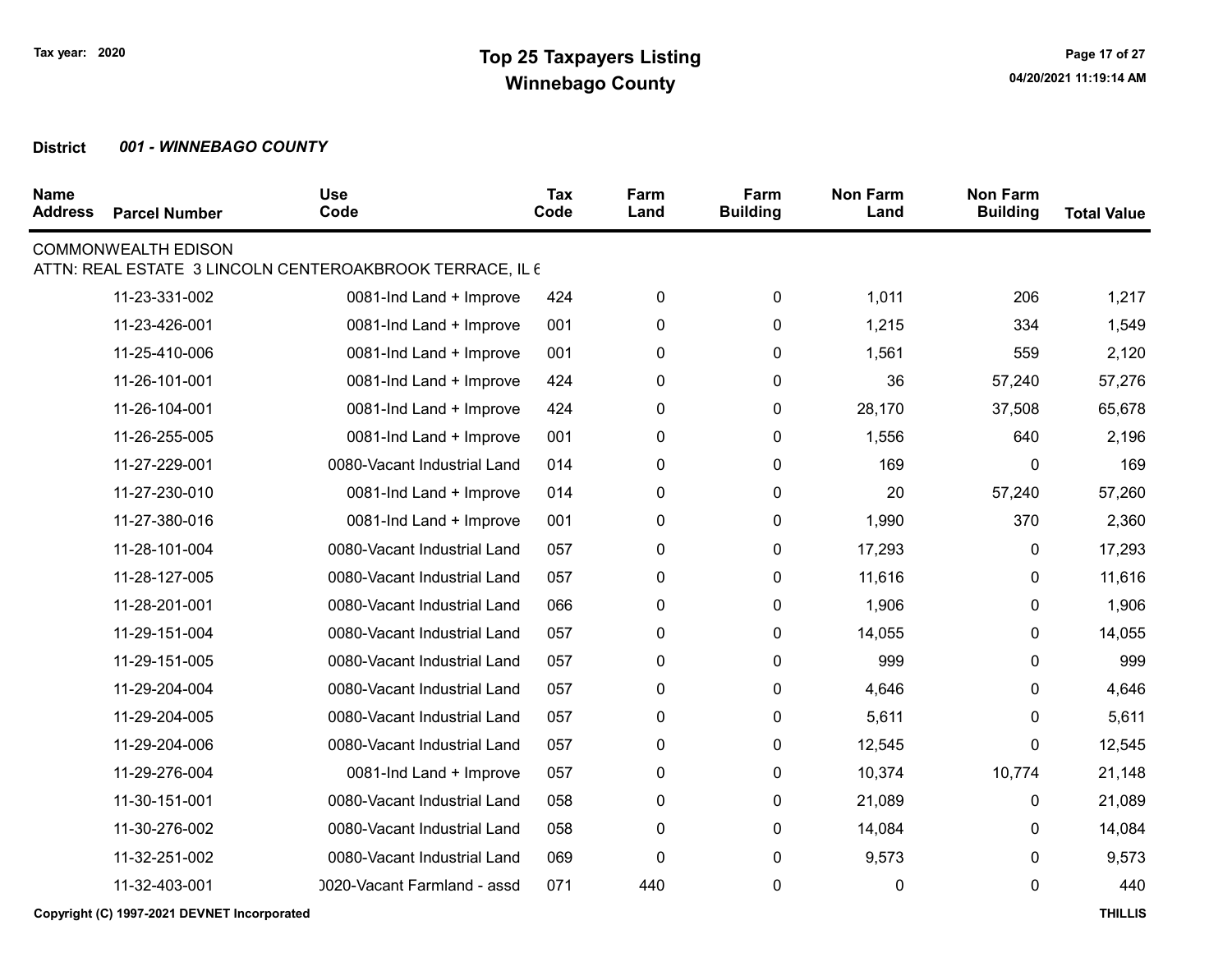| <b>Name</b><br><b>Address</b> | <b>Parcel Number</b>       | <b>Use</b><br>Code                                       | Tax<br>Code | Farm<br>Land | Farm<br><b>Building</b> | <b>Non Farm</b><br>Land | <b>Non Farm</b><br><b>Building</b> | <b>Total Value</b> |
|-------------------------------|----------------------------|----------------------------------------------------------|-------------|--------------|-------------------------|-------------------------|------------------------------------|--------------------|
|                               | <b>COMMONWEALTH EDISON</b> | ATTN: REAL ESTATE 3 LINCOLN CENTEROAKBROOK TERRACE, IL 6 |             |              |                         |                         |                                    |                    |
|                               | 11-34-127-002              | 0080-Vacant Industrial Land                              | 001         | $\pmb{0}$    | 0                       | 69                      | 0                                  | 69                 |
|                               |                            |                                                          |             |              |                         |                         |                                    |                    |
|                               | 11-35-279-001              | 0081-Ind Land + Improve                                  | 001         | $\pmb{0}$    | 0                       | 1,334                   | 232                                | 1,566              |
|                               | 11-35-351-010              | 0080-Vacant Industrial Land                              | 001         | $\pmb{0}$    | 0                       | 22,951                  | 0                                  | 22,951             |
|                               | 11-36-276-014              | 0080-Vacant Industrial Land                              | 001         | 0            | 0                       | 1,763                   | 0                                  | 1,763              |
|                               | 11-36-276-015              | 0081-Ind Land + Improve                                  | 001         | 0            | 0                       | 1,763                   | 334                                | 2,097              |
|                               | 11-36-402-005              | 0081-Ind Land + Improve                                  | 001         | 0            | 0                       | 11,763                  | 2,893                              | 14,656             |
|                               | 12-01-202-002              | 0050-Vac Commercial Land                                 | 040         | $\pmb{0}$    | 0                       | 34,228                  | 0                                  | 34,228             |
|                               | 12-01-252-002              | 0050-Vac Commercial Land                                 | 040         | $\pmb{0}$    | 0                       | 27,202                  | 0                                  | 27,202             |
|                               | 12-01-401-002              | 0020-Vacant Farmland - assd                              | 013         | 5,969        | 0                       | 0                       | $\mathbf{0}$                       | 5,969              |
|                               | 12-05-151-005              | 0081-Ind Land + Improve                                  | 002         | $\pmb{0}$    | 0                       | 27,351                  | 6,347                              | 33,698             |
|                               | 12-12-201-003              | 0020-Vacant Farmland - assd                              | 031         | 5,217        | 0                       | 0                       | 0                                  | 5,217              |
|                               | 12-12-401-002              | 0020-Vacant Farmland - assd                              | 031         | 4,284        | 0                       | 0                       | 0                                  | 4,284              |
|                               | 12-13-201-003              | 0020-Vacant Farmland - assd                              | 005         | 2,643        | 0                       | 0                       | 0                                  | 2,643              |
|                               | 12-13-251-010              | 0020-Vacant Farmland - assd                              | 005         | 121          | 0                       | 0                       | 0                                  | 121                |
|                               | 12-13-401-017              | 0020-Vacant Farmland - assd                              | 005         | 1,135        | 0                       | 0                       | 0                                  | 1,135              |
|                               | 12-13-451-010              | 0020-Vacant Farmland - assd                              | 005         | 951          | 0                       | 0                       | 0                                  | 951                |
|                               | 12-14-201-003              | 0081-Ind Land + Improve                                  | 005         | 0            | 0                       | 53,755                  | 50,506                             | 104,261            |
|                               | 12-14-226-004              | 0020-Vacant Farmland - assd                              | 005         | 571          | 0                       | 0                       | 0                                  | 571                |
|                               | 12-24-226-001              | 0020-Vacant Farmland - assd                              | 005         | 824          | 0                       | 0                       | 0                                  | 824                |
|                               | 12-24-476-001              | 0020-Vacant Farmland - assd                              | 003         | 2,533        | 0                       | 0                       | 0                                  | 2,533              |
|                               | 12-25-226-001              | 0080-Vacant Industrial Land                              | 017         | $\pmb{0}$    | 0                       | 20,704                  | 0                                  | 20,704             |
|                               | 12-28-152-002              | 0081-Ind Land + Improve                                  | 001         | $\pmb{0}$    | 0                       | 15,826                  | 21,077                             | 36,903             |

Copyright (C) 1997-2021 DEVNET Incorporated THILLIS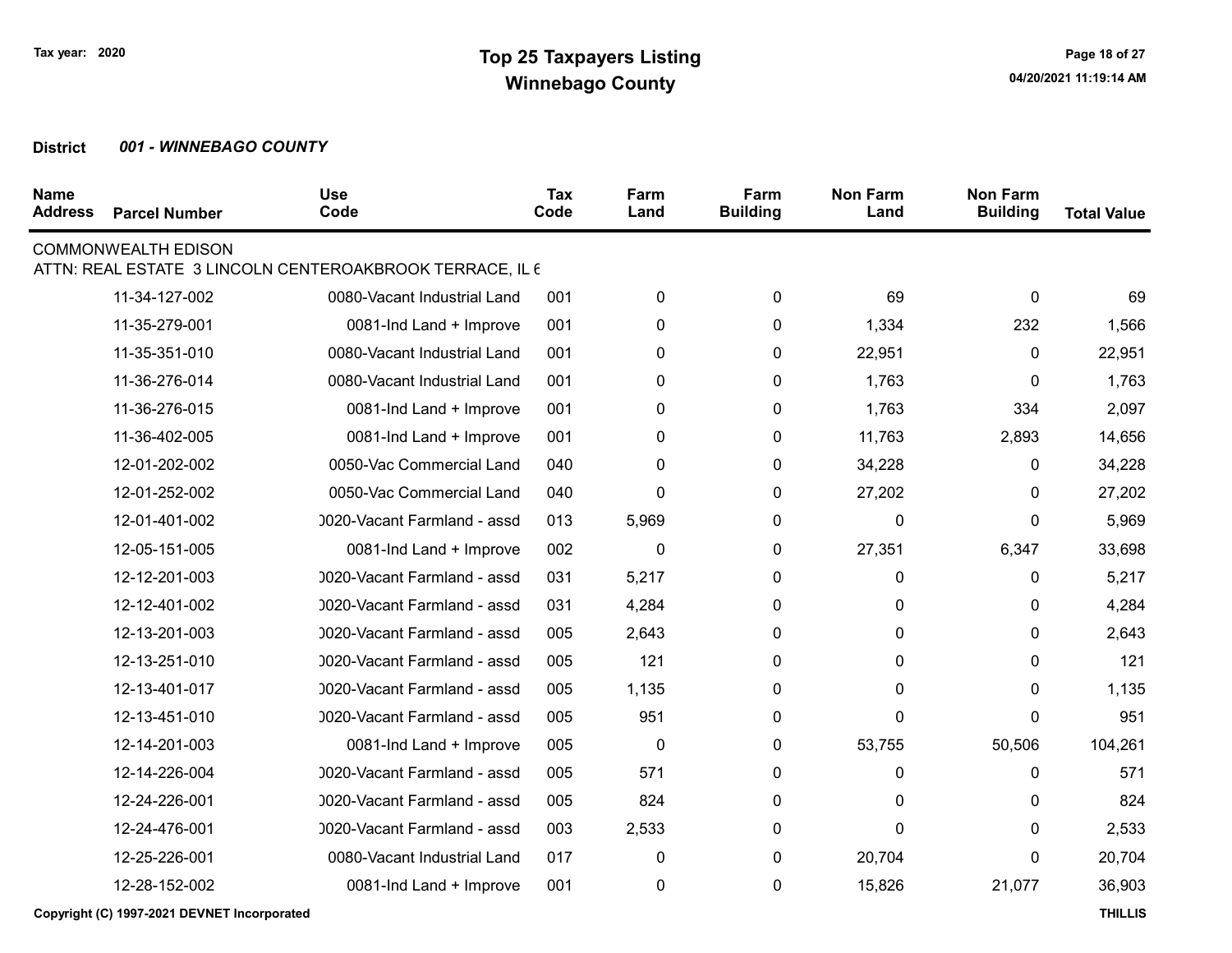| <b>Name</b><br><b>Address</b> | <b>Parcel Number</b>                        | <b>Use</b><br>Code                                       | Tax<br>Code | Farm<br>Land | Farm<br><b>Building</b> | <b>Non Farm</b><br>Land | <b>Non Farm</b><br><b>Building</b> | <b>Total Value</b> |
|-------------------------------|---------------------------------------------|----------------------------------------------------------|-------------|--------------|-------------------------|-------------------------|------------------------------------|--------------------|
|                               | <b>COMMONWEALTH EDISON</b>                  | ATTN: REAL ESTATE 3 LINCOLN CENTEROAKBROOK TERRACE, IL 6 |             |              |                         |                         |                                    |                    |
|                               |                                             |                                                          |             |              |                         |                         |                                    |                    |
|                               | 12-28-301-001                               | 0081-Ind Land + Improve                                  | 001         | 0            | 0                       | 13,284                  | 1,114                              | 14,398             |
|                               | 12-29-255-002                               | 0030-Vacant Residential Land                             | 001         | 0            | 0                       | 5,516                   | 0                                  | 5,516              |
|                               | 12-29-255-003                               | 030-Vacant Residential Land                              | 001         | 0            | $\mathbf{0}$            | 1,626                   | 0                                  | 1,626              |
|                               | 12-29-255-007                               | 0030-Vacant Residential Land                             | 001         | 0            | 0                       | 6,223                   | 0                                  | 6,223              |
|                               | 12-29-256-005                               | 0030-Vacant Residential Land                             | 001         | 0            | 0                       | 2,545                   | 0                                  | 2,545              |
|                               | 12-29-256-011                               | 0030-Vacant Residential Land                             | 001         | 0            | 0                       | 2,829                   | 0                                  | 2,829              |
|                               | 12-29-283-007                               | 0080-Vacant Industrial Land                              | 001         | 0            | 0                       | 10,859                  | 0                                  | 10,859             |
|                               | 12-30-255-011                               | 0030-Vacant Residential Land                             | 001         | 0            | 0                       | 3,583                   | 0                                  | 3,583              |
|                               | 12-30-256-011                               | 0030-Vacant Residential Land                             | 001         | 0            | 0                       | 3,546                   | 0                                  | 3,546              |
|                               | 12-30-256-022                               | 0030-Vacant Residential Land                             | 001         | 0            | 0                       | 3,583                   | 0                                  | 3,583              |
|                               | 12-30-257-011                               | 0030-Vacant Residential Land                             | 001         | 0            | 0                       | 3,768                   | 0                                  | 3,768              |
|                               | 12-30-257-022                               | 030-Vacant Residential Land                              | 001         | 0            | 0                       | 3,805                   | 0                                  | 3,805              |
|                               | 12-30-258-019                               | 0030-Vacant Residential Land                             | 001         | 0            | 0                       | 4,994                   | 0                                  | 4,994              |
|                               | 12-30-280-027                               | 0030-Vacant Residential Land                             | 001         | 0            | $\mathbf{0}$            | 4,822                   | 0                                  | 4,822              |
|                               | 12-30-281-008                               | 0030-Vacant Residential Land                             | 001         | 0            | 0                       | 4,822                   | 0                                  | 4,822              |
|                               | 12-30-281-014                               | 0030-Vacant Residential Land                             | 001         | 0            | 0                       | 4,662                   | 0                                  | 4,662              |
|                               | 12-30-283-033                               | 0030-Vacant Residential Land                             | 001         | 0            | 0                       | 6,857                   | 0                                  | 6,857              |
|                               | 12-30-326-004                               | 0081-Ind Land + Improve                                  | 001         | $\pmb{0}$    | 0                       | 30,392                  | 9,142                              | 39,534             |
|                               | 12-30-326-007                               | 0080-Vacant Industrial Land                              | 001         | $\pmb{0}$    | 0                       | 6,002                   | 0                                  | 6,002              |
|                               | 12-30-326-020                               | 1-Commercial Business-Impr                               | 001         | 0            | 0                       | 34,507                  | 1,613                              | 36,120             |
|                               | 12-36-476-002                               | 0080-Vacant Industrial Land                              | 003         | 0            | 0                       | 5,848                   | 0                                  | 5,848              |
|                               | 13-01-100-005                               | 0010-Vacant Rural Prop                                   | 308         | 0            | 0                       | 26,647                  | 0                                  | 26,647             |
|                               | Copyright (C) 1997-2021 DEVNET Incorporated |                                                          |             |              |                         |                         |                                    | <b>THILLIS</b>     |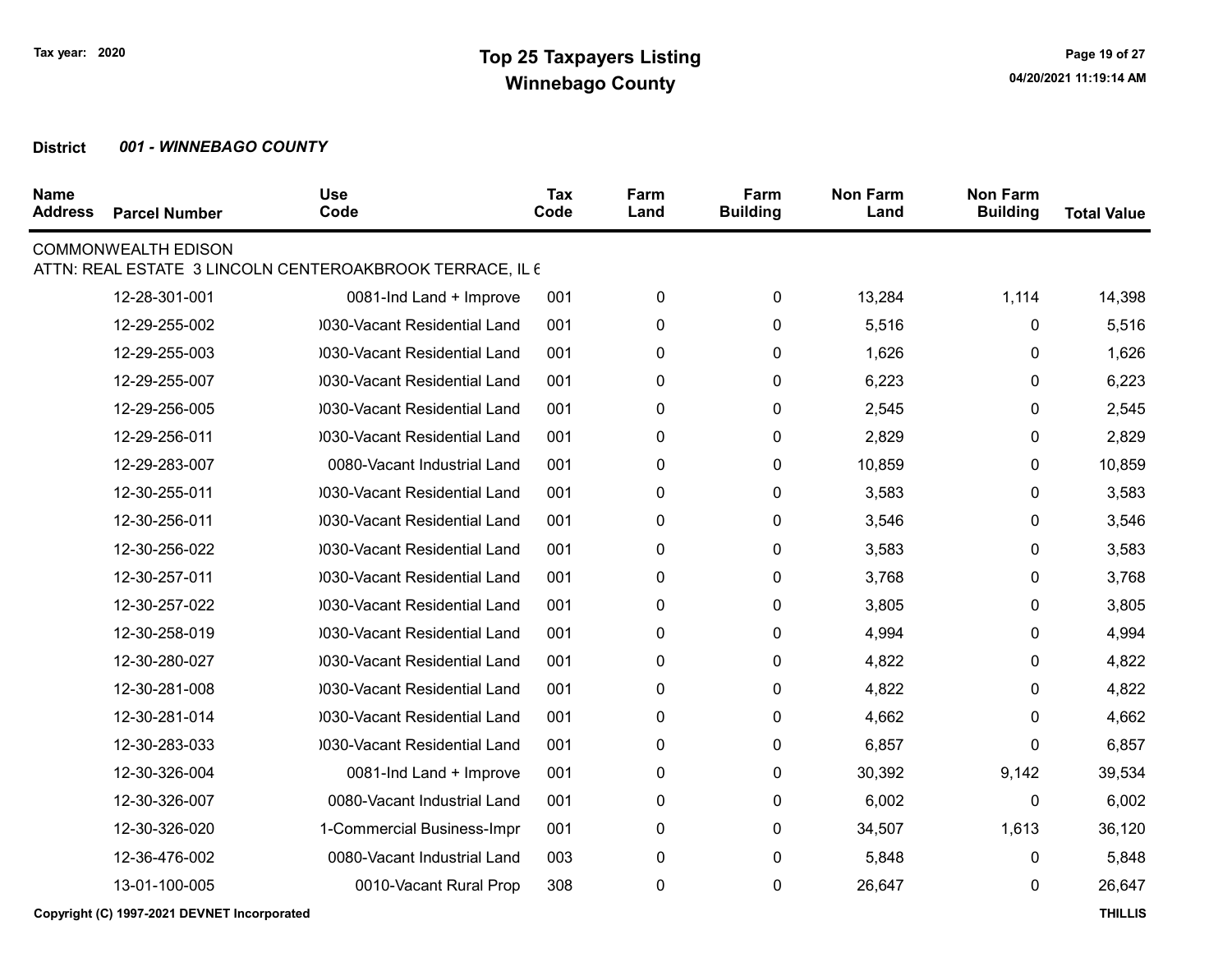| <b>Name</b><br><b>Address</b> | <b>Parcel Number</b>                        | <b>Use</b><br>Code                                       | Tax<br>Code | Farm<br>Land | Farm<br><b>Building</b> | <b>Non Farm</b><br>Land | <b>Non Farm</b><br><b>Building</b> | <b>Total Value</b> |
|-------------------------------|---------------------------------------------|----------------------------------------------------------|-------------|--------------|-------------------------|-------------------------|------------------------------------|--------------------|
|                               | <b>COMMONWEALTH EDISON</b>                  | ATTN: REAL ESTATE 3 LINCOLN CENTEROAKBROOK TERRACE, IL 6 |             |              |                         |                         |                                    |                    |
|                               | 13-01-400-002                               | 0010-Vacant Rural Prop                                   | 306         | 0            | 0                       | 8,856                   | 0                                  | 8,856              |
|                               | 13-02-200-003                               | 0010-Vacant Rural Prop                                   | 312         | 0            | 0                       | 13,576                  | 0                                  | 13,576             |
|                               | 13-23-400-003                               | 0010-Vacant Rural Prop                                   | 310         | 0            | 0                       | 9,457                   | 0                                  | 9,457              |
|                               | 13-24-300-003                               | 0050-Vac Commercial Land                                 | 311         | 0            | 0                       | 7,062                   | 0                                  | 7,062              |
|                               | 13-24-300-004                               | 0010-Vacant Rural Prop                                   | 311         | 0            | 0                       | 27,863                  | 0                                  | 27,863             |
|                               | 13-27-400-003                               | 0050-Vac Commercial Land                                 | 310         | 0            | 0                       | 14,814                  | 0                                  | 14,814             |
|                               | 14-02-100-001                               | 0020-Vacant Farmland - assd                              | 326         | 5,030        | 0                       | 0                       | 0                                  | 5,030              |
|                               | 14-02-100-007                               | 0020-Vacant Farmland - assd                              | 326         | 2,073        | 0                       | 0                       | 0                                  | 2,073              |
|                               | 14-02-200-001                               | 0020-Vacant Farmland - assd                              | 324         | 1,801        | 0                       | 0                       | 0                                  | 1,801              |
|                               | 14-02-300-001                               | 0080-Vacant Industrial Land                              | 324         | $\pmb{0}$    | 0                       | 13,224                  | 0                                  | 13,224             |
|                               | 14-02-300-006                               | 0080-Vacant Industrial Land                              | 326         | 0            | 0                       | 21,540                  | 0                                  | 21,540             |
|                               | 14-06-300-008                               | 0010-Vacant Rural Prop                                   | 326         | 0            | 0                       | 30,891                  | 0                                  | 30,891             |
|                               | 14-07-200-008                               | 0010-Vacant Rural Prop                                   | 326         | 0            | 0                       | 22,558                  | 0                                  | 22,558             |
|                               | 14-08-151-001                               | 0010-Vacant Rural Prop                                   | 326         | 0            | 0                       | 51,639                  | 0                                  | 51,639             |
|                               | 14-08-429-002                               | 0010-Vacant Rural Prop                                   | 325         | 0            | 0                       | 1,198                   | 0                                  | 1,198              |
|                               | 14-09-304-010                               | 0010-Vacant Rural Prop                                   | 325         | 0            | 0                       | 2,730                   | 0                                  | 2,730              |
|                               | 14-09-426-003                               | 0010-Vacant Rural Prop                                   | 326         | 0            | $\pmb{0}$               | 2,209                   | 0                                  | 2,209              |
|                               | 14-10-300-008                               | 0010-Vacant Rural Prop                                   | 326         | 0            | 0                       | 2,401                   | 0                                  | 2,401              |
|                               | 14-10-400-005                               | 0010-Vacant Rural Prop                                   | 326         | 0            | 0                       | 2,401                   | 0                                  | 2,401              |
|                               | 14-11-101-001                               | 0080-Vacant Industrial Land                              | 326         | 0            | 0                       | 4,041                   | 0                                  | 4,041              |
|                               | 14-11-301-001                               | 0080-Vacant Industrial Land                              | 326         | 0            | 0                       | 48,506                  | 0                                  | 48,506             |
|                               | 14-11-376-003                               | 0010-Vacant Rural Prop                                   | 326         | 0            | 0                       | 2,432                   | 0                                  | 2,432              |
|                               | Copyright (C) 1997-2021 DEVNET Incorporated |                                                          |             |              |                         |                         |                                    | <b>THILLIS</b>     |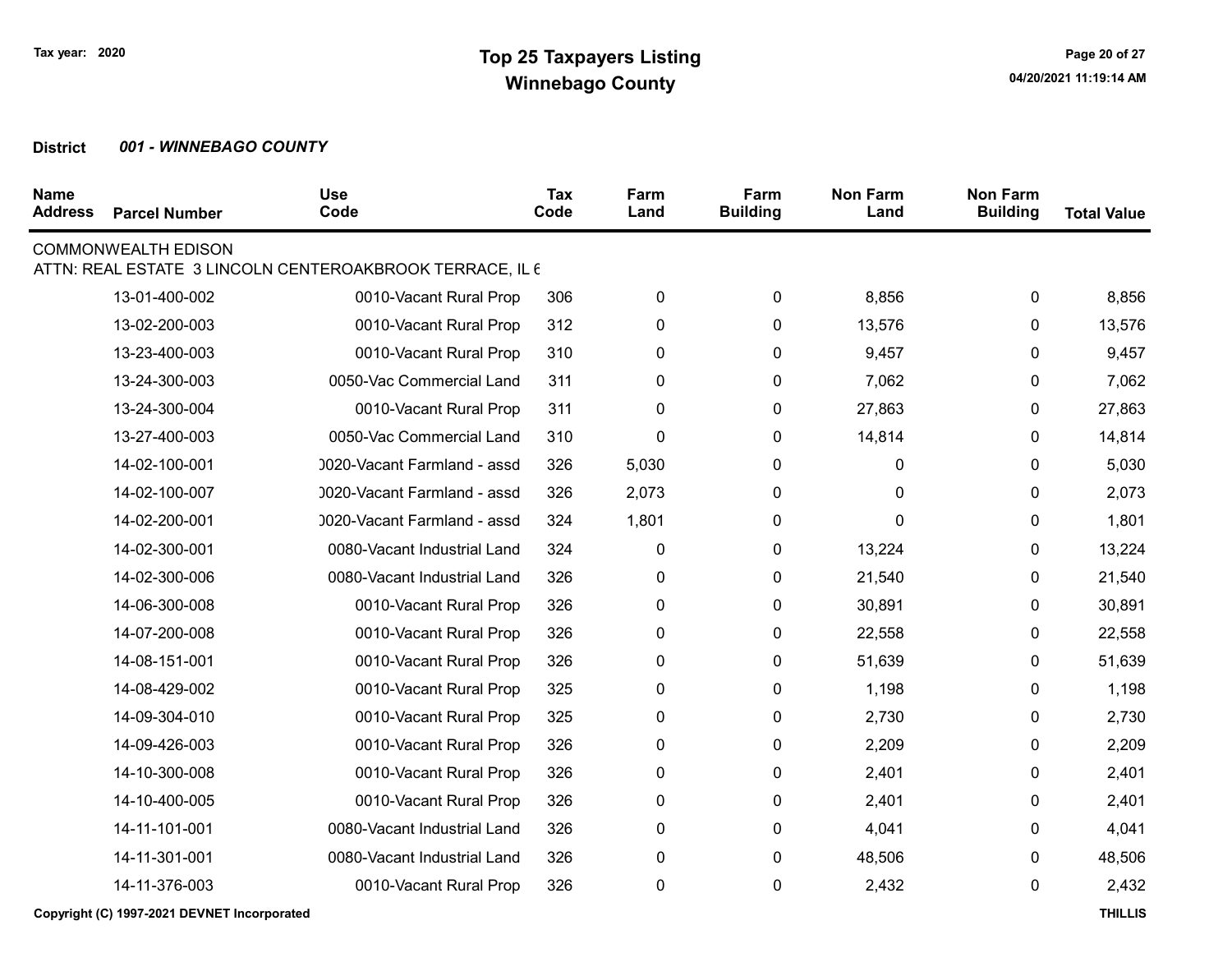| <b>Name</b><br><b>Address</b> | <b>Parcel Number</b>       | <b>Use</b><br>Code                                       | Tax<br>Code | Farm<br>Land | Farm<br><b>Building</b> | <b>Non Farm</b><br>Land | <b>Non Farm</b><br><b>Building</b> | <b>Total Value</b> |
|-------------------------------|----------------------------|----------------------------------------------------------|-------------|--------------|-------------------------|-------------------------|------------------------------------|--------------------|
|                               | <b>COMMONWEALTH EDISON</b> | ATTN: REAL ESTATE 3 LINCOLN CENTEROAKBROOK TERRACE, IL 6 |             |              |                         |                         |                                    |                    |
|                               | 14-11-476-004              | 0010-Vacant Rural Prop                                   | 326         | 0            | $\pmb{0}$               | 2,454                   | 0                                  | 2,454              |
|                               | 14-12-300-015              | 0010-Vacant Rural Prop                                   | 326         | 0            | 0                       | 2,272                   | 0                                  | 2,272              |
|                               | 14-19-400-001              | 0050-Vac Commercial Land                                 | 326         | $\pmb{0}$    | 0                       | 13,756                  | 0                                  | 13,756             |
|                               | 14-19-400-002              | 0080-Vacant Industrial Land                              | 326         | 0            | 0                       | 1,815                   | 0                                  | 1,815              |
|                               | 15-02-101-005              | 0081-Ind Land + Improve                                  | 001         | $\pmb{0}$    | 0                       | 2,693                   | 54                                 | 2,747              |
|                               | 15-02-101-006              | 0081-Ind Land + Improve                                  | 001         | 0            | 0                       | 19,549                  | 54                                 | 19,603             |
|                               | 15-02-101-007              | 0081-Ind Land + Improve                                  | 001         | 0            | 0                       | 20,238                  | 54                                 | 20,292             |
|                               | 15-02-101-008              | 0081-Ind Land + Improve                                  | 001         | 0            | 0                       | 16,888                  | 54                                 | 16,942             |
|                               | 15-02-151-002              | 0081-Ind Land + Improve                                  | 001         | 0            | 0                       | 60,597                  | 3,598                              | 64,195             |
|                               | 15-02-251-003              | 0081-Ind Land + Improve                                  | 001         | 0            | 0                       | 4,260                   | 1,613                              | 5,873              |
|                               | 15-02-252-002              | 0080-Vacant Industrial Land                              | 001         | $\pmb{0}$    | 0                       | 808                     | 0                                  | 808                |
|                               | 15-02-252-005              | 0050-Vac Commercial Land                                 | 001         | $\pmb{0}$    | $\pmb{0}$               | 4,150                   | 0                                  | 4,150              |
|                               | 15-02-252-006              | 0050-Vac Commercial Land                                 | 001         | $\pmb{0}$    | $\pmb{0}$               | 4,980                   | 0                                  | 4,980              |
|                               | 15-02-252-015              | 0030-Vacant Residential Land                             | 001         | 0            | 0                       | 441                     | 0                                  | 441                |
|                               | 15-02-252-016              | 0030-Vacant Residential Land                             | 001         | 0            | 0                       | 529                     | 0                                  | 529                |
|                               | 15-03-126-019              | 0080-Vacant Industrial Land                              | 066         | $\pmb{0}$    | $\pmb{0}$               | 3,467                   | 0                                  | 3,467              |
|                               | 15-03-229-002              | 0081-Ind Land + Improve                                  | 001         | 0            | 0                       | 517,865                 | 1,329,856                          | 1,847,721          |
|                               | 15-04-151-005              | 0020-Vacant Farmland - assd                              | 066         | 12           | 0                       | 0                       | 0                                  | 12                 |
|                               | 15-04-152-004              | 0020-Vacant Farmland - assd                              | 066         | 1,725        | 0                       | 0                       | 0                                  | 1,725              |
|                               | 15-24-126-003              | 0081-Ind Land + Improve                                  | 092         | $\pmb{0}$    | 0                       | 41,906                  | 25,628                             | 67,534             |
|                               | 16-01-226-003              | 0010-Vacant Rural Prop                                   | 119         | 0            | 0                       | 1,389                   | 0                                  | 1,389              |
|                               | 16-01-276-008              | 0010-Vacant Rural Prop                                   | 119         | $\pmb{0}$    | 0                       | 8,299                   | 0                                  | 8,299              |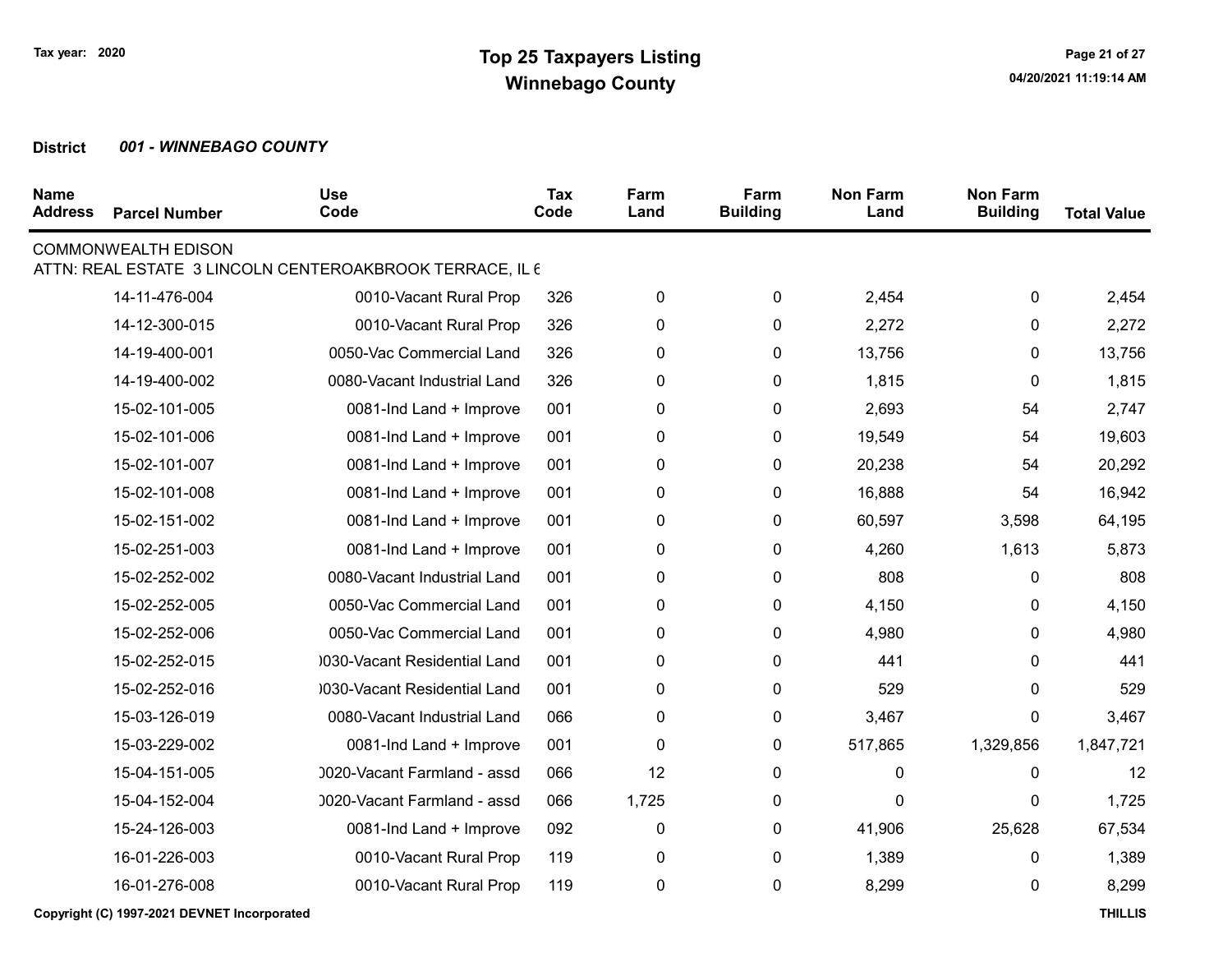| <b>Name</b><br><b>Address</b> | <b>Parcel Number</b>       | <b>Use</b><br>Code                                       | <b>Tax</b><br>Code | Farm<br>Land | Farm<br><b>Building</b> | <b>Non Farm</b><br>Land     | <b>Non Farm</b><br><b>Building</b> | <b>Total Value</b> |
|-------------------------------|----------------------------|----------------------------------------------------------|--------------------|--------------|-------------------------|-----------------------------|------------------------------------|--------------------|
|                               | <b>COMMONWEALTH EDISON</b> |                                                          |                    |              |                         |                             |                                    |                    |
|                               |                            | ATTN: REAL ESTATE 3 LINCOLN CENTEROAKBROOK TERRACE, IL 6 |                    |              |                         |                             |                                    |                    |
|                               | 16-01-426-002              | Farm+Improve+Non Farm AV                                 | 119                | 1,515        | 0                       | 14,148                      | $\mathbf{0}$                       | 15,663             |
|                               | 16-05-226-006              | 0081-Ind Land + Improve                                  | 127                | 0            | 0                       | 13,328                      | 2,526                              | 15,854             |
|                               | 16-07-151-001              | 0010-Vacant Rural Prop                                   | 115                | 0            | 0                       | 1,242                       | 0                                  | 1,242              |
|                               | 16-11-106-005              | 0010-Vacant Rural Prop                                   | 114                | 0            | 0                       | 167                         | 0                                  | 167                |
|                               | 16-11-176-001              | Farm+Improve+Non Farm AV                                 | 110                | 2,996        | 0                       | 10,175                      | 0                                  | 13,171             |
|                               | 16-11-251-001              | 0010-Vacant Rural Prop                                   | 110                | 0            | 0                       | 11,964                      | 0                                  | 11,964             |
|                               | 16-11-251-002              | 0010-Vacant Rural Prop                                   | 110                | 0            | 0                       | 7,178                       | 0                                  | 7,178              |
|                               | 16-11-300-001              | Farm+Improve+Non Farm AV                                 | 114                | 18,923       | 0                       | 57,862                      | 30,127                             | 106,912            |
|                               | 16-11-400-002              | 0010-Vacant Rural Prop                                   | 114                | 0            | 0                       | 12,380                      | 0                                  | 12,380             |
|                               | 16-11-400-003              | 0010-Vacant Rural Prop                                   | 114                | 0            | 0                       | 6,673                       | 0                                  | 6,673              |
|                               | 16-12-100-002              | 0020-Vacant Farmland - assd                              | 110                | 3,510        | 0                       | $\mathbf{0}$                | $\Omega$                           | 3,510              |
|                               | 16-12-201-001              | 0020-Vacant Farmland - assd                              | 110                | 517          | 0                       | 0                           | $\mathbf{0}$                       | 517                |
|                               | 16-12-300-002              | 0020-Vacant Farmland - assd                              | 114                | 717          | 0                       | 0                           | $\pmb{0}$                          | 717                |
|                               | 16-13-100-005              | 0080-Vacant Industrial Land                              | 114                | 0            | 0                       | 102                         | $\Omega$                           | 102                |
|                               | 16-13-200-001              | 0010-Vacant Rural Prop                                   | 366                | 0            | 0                       | 435                         | $\mathbf{0}$                       | 435                |
|                               | 16-13-400-004              | 0010-Vacant Rural Prop                                   | 114                | 0            | 0                       | 771                         | 0                                  | 771                |
|                               | 16-13-400-006              | 0010-Vacant Rural Prop                                   | 366                | 0            | 0                       | 787                         | $\Omega$                           | 787                |
|                               | 16-31-351-002              | 0080-Vacant Industrial Land                              | 095                | 0            | 0                       | 9,690                       | $\mathbf{0}$                       | 9,690              |
|                               |                            |                                                          |                    |              |                         | <b>Total Assessed Value</b> |                                    | 4,420,931          |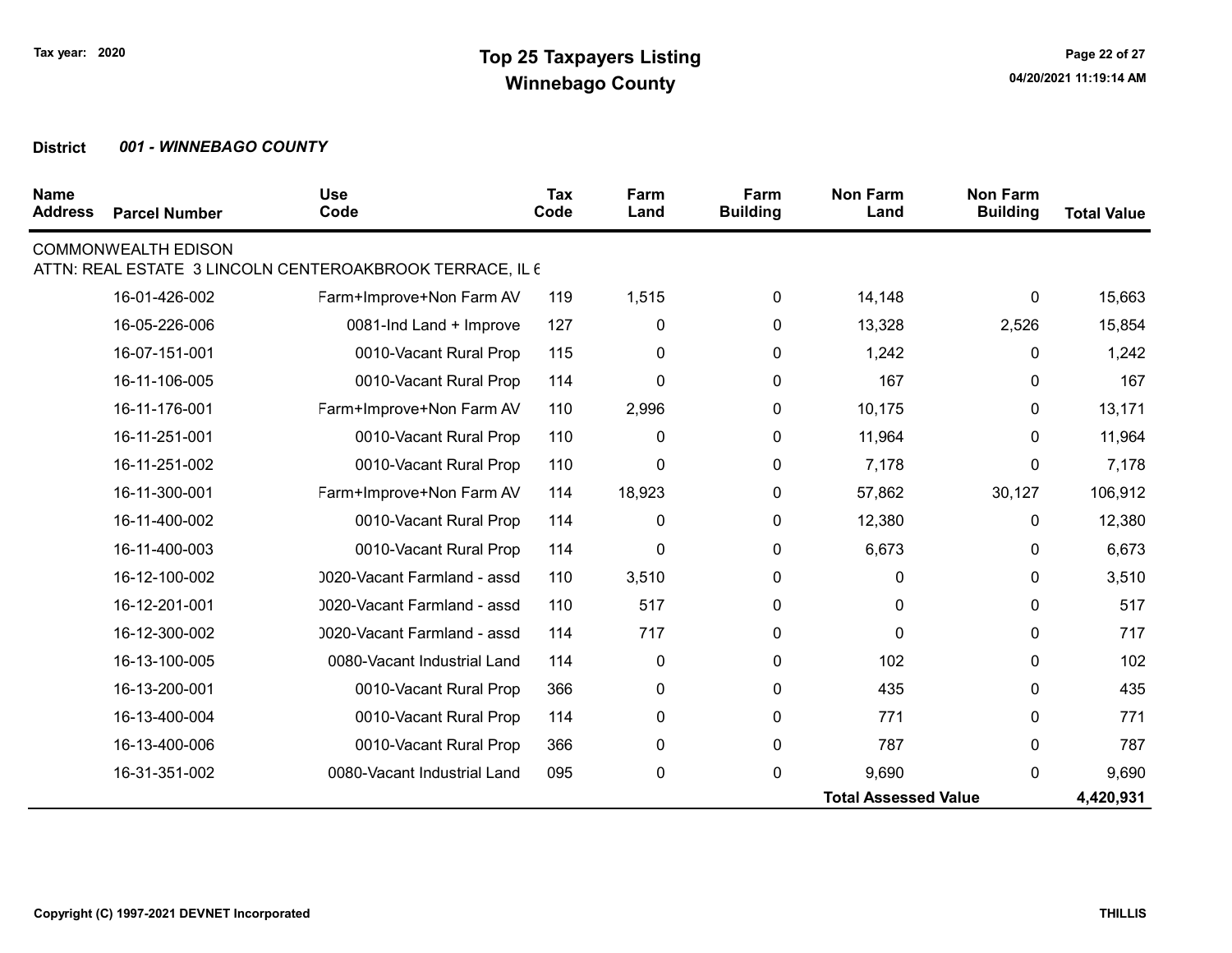| <b>Name</b><br><b>Address</b> | <b>Parcel Number</b>                                                                | <b>Use</b><br>Code          | <b>Tax</b><br>Code | Farm<br>Land | Farm<br><b>Building</b> | <b>Non Farm</b><br>Land     | <b>Non Farm</b><br><b>Building</b> | <b>Total Value</b> |
|-------------------------------|-------------------------------------------------------------------------------------|-----------------------------|--------------------|--------------|-------------------------|-----------------------------|------------------------------------|--------------------|
|                               | <b>WESLEY WILLOWS</b><br>4141 N ROCKTON AVE ROCKFORD, IL 61103                      |                             |                    |              |                         |                             |                                    |                    |
|                               | 11-02-151-001                                                                       | 0050-Vac Commercial Land    | 001                | 0            | 0                       | 10,005                      | 0                                  | 10,005             |
|                               | 11-02-151-002                                                                       | )51-Comm Res (6+units)-Imp  | 001                | 0            | 0                       | 45,036                      | 1,704,123                          | 1,749,159          |
|                               | 11-03-227-001                                                                       | )51-Comm Res (6+units)-Imp  | 001                | 0            | $\Omega$                | 36,342                      | 965,356                            | 1,001,698          |
|                               | 11-03-227-002                                                                       | )51-Comm Res (6+units)-Imp  | 001                | 0            | 0                       | 26,969                      | 814,319                            | 841,288            |
|                               | 11-03-227-003                                                                       | )51-Comm Res (6+units)-Imp  | 001                | 0            | 0                       | 28,073                      | 717,525                            | 745,598            |
|                               |                                                                                     |                             |                    |              |                         | <b>Total Assessed Value</b> |                                    | 4,347,748          |
| <b>Name</b><br>Address        | <b>Parcel Number</b>                                                                | <b>Use</b><br>Code          | <b>Tax</b><br>Code | Farm<br>Land | Farm<br><b>Building</b> | <b>Non Farm</b><br>Land     | <b>Non Farm</b><br><b>Building</b> | <b>Total Value</b> |
|                               | <b>FAIRHAVEN CHRISTIAN RETIREMENT CENTER</b><br>3470 N ALPINE RD ROCKFORD, IL 61114 |                             |                    |              |                         |                             |                                    |                    |
|                               | 12-05-355-008                                                                       | 0050-Vac Commercial Land    | 021                | 0            | 0                       | 448                         | 0                                  | 448                |
|                               | 12-05-376-009                                                                       | )51-Comm Res (6+units)-Imp  | 021                | 0            | $\mathbf{0}$            | 79,412                      | 638,333                            | 717,745            |
|                               | 12-05-377-001                                                                       | )51-Comm Res (6+units)-Imp  | 021                | 0            | 0                       | 95,682                      | 521,995                            | 617,677            |
|                               | 12-05-378-004                                                                       | )51-Comm Res (6+units)-Imp  | 021                | 0            | 0                       | 77,323                      | 545,184                            | 622,507            |
|                               | 12-08-126-031                                                                       | )51-Comm Res (6+units)-Imp  | 001                | 0            | 0                       | 307,524                     | 1,912,125                          | 2,219,649          |
|                               |                                                                                     |                             |                    |              |                         | <b>Total Assessed Value</b> |                                    | 4,178,026          |
| <b>Name</b><br><b>Address</b> | <b>Parcel Number</b>                                                                | <b>Use</b><br>Code          | Tax<br>Code        | Farm<br>Land | Farm<br><b>Building</b> | <b>Non Farm</b><br>Land     | <b>Non Farm</b><br><b>Building</b> | <b>Total Value</b> |
|                               | ROCKFORD MEMORIAL HOSPITAL<br>2400 N ROCKTON AVE ROCKFORD, IL 61103                 |                             |                    |              |                         |                             |                                    |                    |
|                               | 11-10-403-003                                                                       | 0071-Commercial Office-Impr | 001                | 0            | 0                       | 7,121                       | 9,208                              | 16,329             |
|                               | Copyright (C) 1997-2021 DEVNET Incorporated                                         |                             |                    |              |                         |                             |                                    | <b>THILLIS</b>     |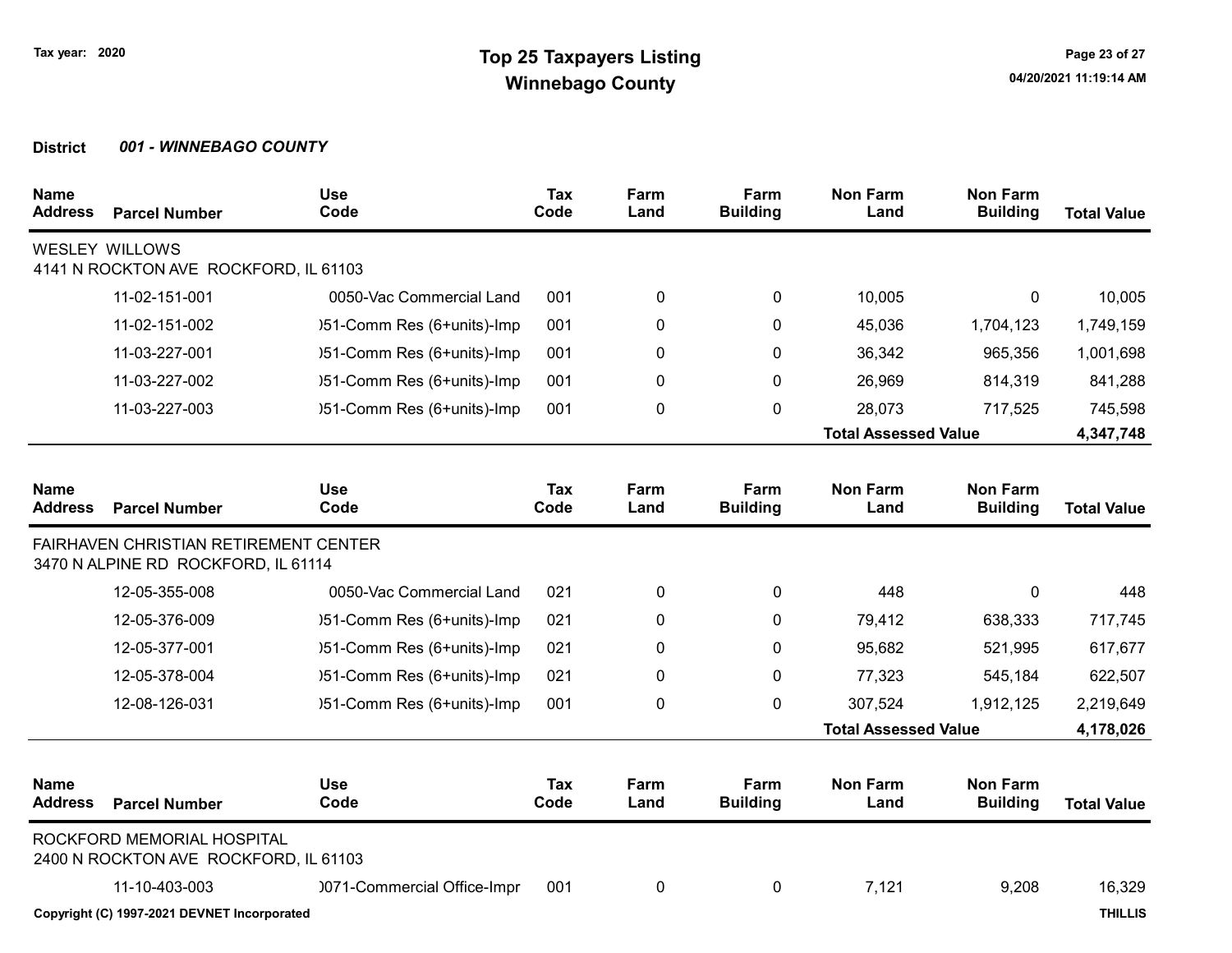| <b>Name</b><br><b>Address</b> | <b>Parcel Number</b>                                                | <b>Use</b><br>Code           | Tax<br>Code | Farm<br>Land | Farm<br><b>Building</b> | <b>Non Farm</b><br>Land | <b>Non Farm</b><br><b>Building</b> | <b>Total Value</b> |
|-------------------------------|---------------------------------------------------------------------|------------------------------|-------------|--------------|-------------------------|-------------------------|------------------------------------|--------------------|
|                               | ROCKFORD MEMORIAL HOSPITAL<br>2400 N ROCKTON AVE ROCKFORD, IL 61103 |                              |             |              |                         |                         |                                    |                    |
|                               | 11-10-403-005                                                       | )51-Comm Res (6+units)-Imp   | 001         | 0            | 0                       | 846                     | 34,691                             | 35,537             |
|                               | 11-10-403-036                                                       | 0030-Vacant Residential Land | 001         | 0            | 0                       | 2,575                   | 0                                  | 2,575              |
|                               | 11-10-429-011                                                       | 031-Single Family Residence  | 001         | 0            | 0                       | 3,844                   | 15,924                             | 19,768             |
|                               | 11-10-429-012                                                       | 031-Single Family Residence  | 001         | 0            | 0                       | 3,844                   | 17,112                             | 20,956             |
|                               | 11-10-429-013                                                       | 031-Single Family Residence  | 001         | 0            | 0                       | 3,844                   | 14,346                             | 18,190             |
|                               | 11-10-430-012                                                       | 031-Single Family Residence  | 001         | 0            | 0                       | 2,727                   | 16,296                             | 19,023             |
|                               | 11-10-430-013                                                       | 0032-Two Family Residence    | 001         | 0            | 0                       | 2,691                   | 15,148                             | 17,839             |
|                               | 11-10-430-014                                                       | 0032-Two Family Residence    | 001         | $\pmb{0}$    | 0                       | 2,691                   | 15,196                             | 17,887             |
|                               | 11-10-430-015                                                       | 033-Three Family Residence   | 001         | 0            | 0                       | 2,691                   | 15,737                             | 18,428             |
|                               | 11-10-430-022                                                       | 031-Single Family Residence  | 001         | 0            | 0                       | 2,727                   | 17,886                             | 20,613             |
|                               | 11-10-430-023                                                       | 0032-Two Family Residence    | 001         | $\pmb{0}$    | 0                       | 2,691                   | 15,306                             | 17,997             |
|                               | 11-10-430-024                                                       | 0032-Two Family Residence    | 001         | $\pmb{0}$    | 0                       | 2,691                   | 14,951                             | 17,642             |
|                               | 11-10-430-025                                                       | 0032-Two Family Residence    | 001         | 0            | 0                       | 2,691                   | 15,196                             | 17,887             |
|                               | 11-10-431-012                                                       | 031-Single Family Residence  | 001         | 0            | 0                       | 2,727                   | 14,995                             | 17,722             |
|                               | 11-10-431-013                                                       | 0032-Two Family Residence    | 001         | 0            | 0                       | 2,691                   | 19,029                             | 21,720             |
|                               | 11-10-431-014                                                       | 0032-Two Family Residence    | 001         | 0            | 0                       | 2,691                   | 16,384                             | 19,075             |
|                               | 11-10-431-015                                                       | 0032-Two Family Residence    | 001         | $\pmb{0}$    | 0                       | 2,691                   | 14,903                             | 17,594             |
|                               | 11-10-431-022                                                       | 031-Single Family Residence  | 001         | 0            | 0                       | 2,727                   | 17,656                             | 20,383             |
|                               | 11-15-231-001                                                       | 0030-Vacant Residential Land | 001         | 0            | 0                       | 2,497                   | 0                                  | 2,497              |
|                               | 11-15-231-002                                                       | 0030-Vacant Residential Land | 001         | 0            | 0                       | 2,550                   | 0                                  | 2,550              |
|                               | 11-15-231-003                                                       | 0030-Vacant Residential Land | 001         | 0            | 0                       | 2,550                   | 0                                  | 2,550              |
|                               | 11-15-231-004                                                       | 0030-Vacant Residential Land | 001         | 0            | 0                       | 2,550                   | 0                                  | 2,550              |
|                               | Copyright (C) 1997-2021 DEVNET Incorporated                         |                              |             |              |                         |                         |                                    | <b>THILLIS</b>     |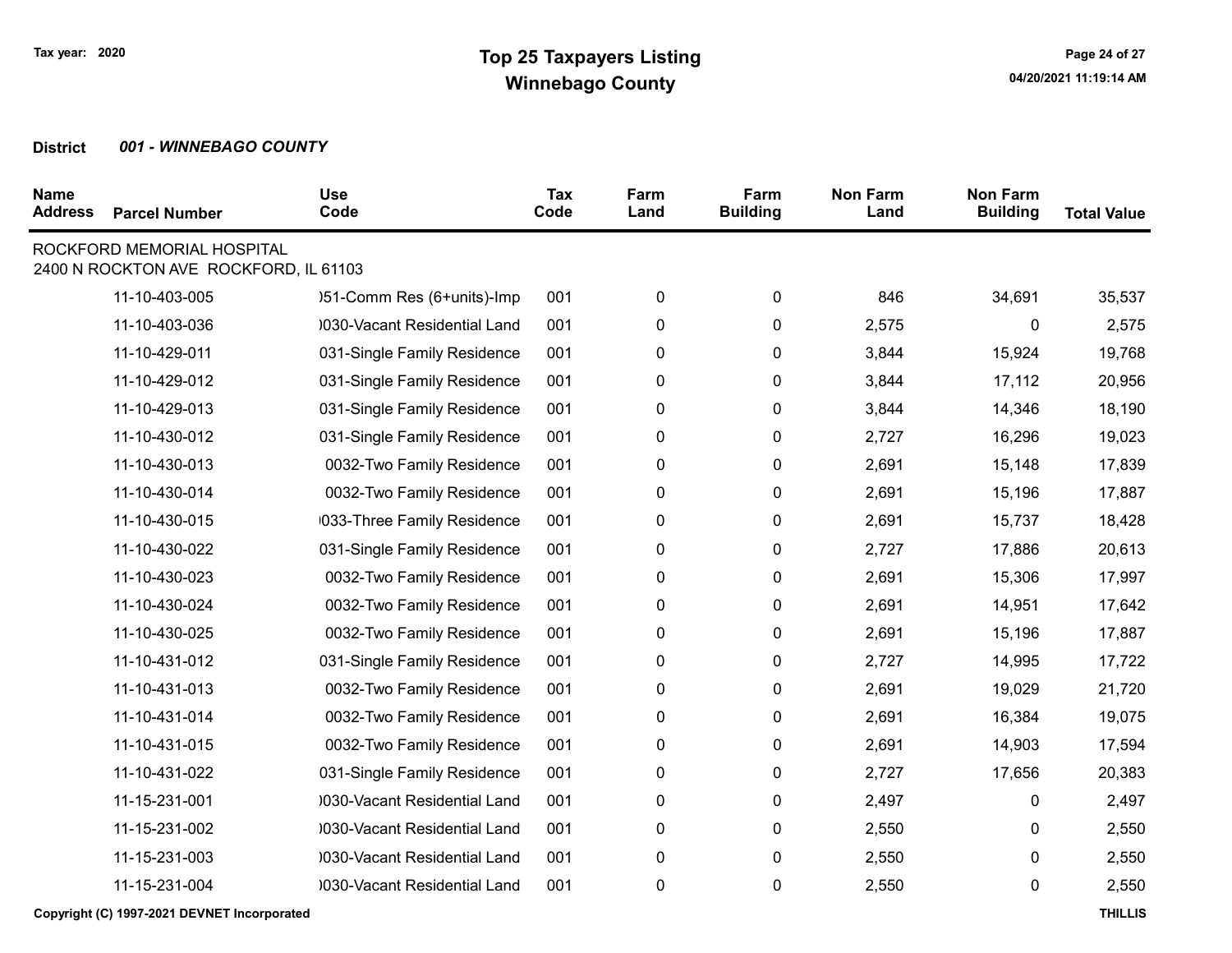| <b>Name</b><br><b>Address</b> | <b>Parcel Number</b>                                                | <b>Use</b><br>Code           | <b>Tax</b><br>Code | Farm<br>Land | Farm<br><b>Building</b> | <b>Non Farm</b><br>Land     | <b>Non Farm</b><br><b>Building</b> | <b>Total Value</b> |
|-------------------------------|---------------------------------------------------------------------|------------------------------|--------------------|--------------|-------------------------|-----------------------------|------------------------------------|--------------------|
|                               | ROCKFORD MEMORIAL HOSPITAL<br>2400 N ROCKTON AVE ROCKFORD, IL 61103 |                              |                    |              |                         |                             |                                    |                    |
|                               | 11-15-231-005                                                       | 030-Vacant Residential Land  | 001                | 0            | 0                       | 2,550                       | 0                                  | 2,550              |
|                               | 11-15-231-006                                                       | 0030-Vacant Residential Land | 001                | 0            | $\pmb{0}$               | 2,550                       | 0                                  | 2,550              |
|                               | 11-15-231-007                                                       | 1030-Vacant Residential Land | 001                | 0            | 0                       | 2,550                       | $\mathbf{0}$                       | 2,550              |
|                               | 11-15-231-008                                                       | 1030-Vacant Residential Land | 001                | 0            | $\pmb{0}$               | 2,550                       | $\mathbf{0}$                       | 2,550              |
|                               | 11-15-232-001                                                       | 031-Single Family Residence  | 001                | 0            | $\pmb{0}$               | 2,497                       | 6,828                              | 9,325              |
|                               | 11-15-232-002                                                       | 031-Single Family Residence  | 001                | 0            | $\pmb{0}$               | 2,497                       | 11,964                             | 14,461             |
|                               | 11-15-232-007                                                       | 0032-Two Family Residence    | 001                | 0            | 0                       | 2,040                       | 14,286                             | 16,326             |
|                               | 11-15-232-008                                                       | 0032-Two Family Residence    | 001                | 0            | 0                       | 2,040                       | 14,286                             | 16,326             |
|                               | 11-15-232-009                                                       | )51-Comm Res (6+units)-Imp   | 001                | 0            | $\mathbf 0$             | 4,243                       | 77,935                             | 82,178             |
|                               | 12-01-307-001                                                       | 0050-Vac Commercial Land     | 036                | 0            | $\mathbf 0$             | 463,122                     | 0                                  | 463,122            |
|                               | 12-01-326-005                                                       | 0050-Vac Commercial Land     | 001                | 0            | 0                       | 1,401,357                   | $\mathbf{0}$                       | 1,401,357          |
|                               | 12-01-357-001                                                       | 0050-Vac Commercial Land     | 001                | 0            | 0                       | 152,035                     | 0                                  | 152,035            |
|                               | 12-01-388-001                                                       | 0050-Vac Commercial Land     | 001                | 0            | $\mathbf 0$             | 287,286                     | 0                                  | 287,286            |
|                               | 12-01-401-005                                                       | 0050-Vac Commercial Land     | 001                | 0            | 0                       | 621,495                     | $\mathbf{0}$                       | 621,495            |
|                               | 12-01-402-001                                                       | 0050-Vac Commercial Land     | 001                | 0            | 0                       | 593,188                     | 0                                  | 593,188            |
|                               | 12-01-451-005                                                       | 0050-Vac Commercial Land     | 001                | 0            | $\pmb{0}$               | 2,665                       | 0                                  | 2,665              |
|                               | 12-01-451-006                                                       | 0050-Vac Commercial Land     | 036                | 0            | $\pmb{0}$               | 70,833                      | 0                                  | 70,833             |
|                               | 12-01-452-001                                                       | 0050-Vac Commercial Land     | 036                | $\mathbf 0$  | $\pmb{0}$               | 27,780                      | 0                                  | 27,780             |
|                               | 12-27-301-011                                                       | 0020-Vacant Farmland - assd  | 001                | 1,948        | $\pmb{0}$               | 0                           | 0                                  | 1,948              |
|                               | 12-27-301-012                                                       | 0020-Vacant Farmland - assd  | 001                | 1,341        | $\pmb{0}$               | $\Omega$                    | 0                                  | 1,341              |
|                               |                                                                     |                              |                    |              |                         | <b>Total Assessed Value</b> |                                    | 4,139,178          |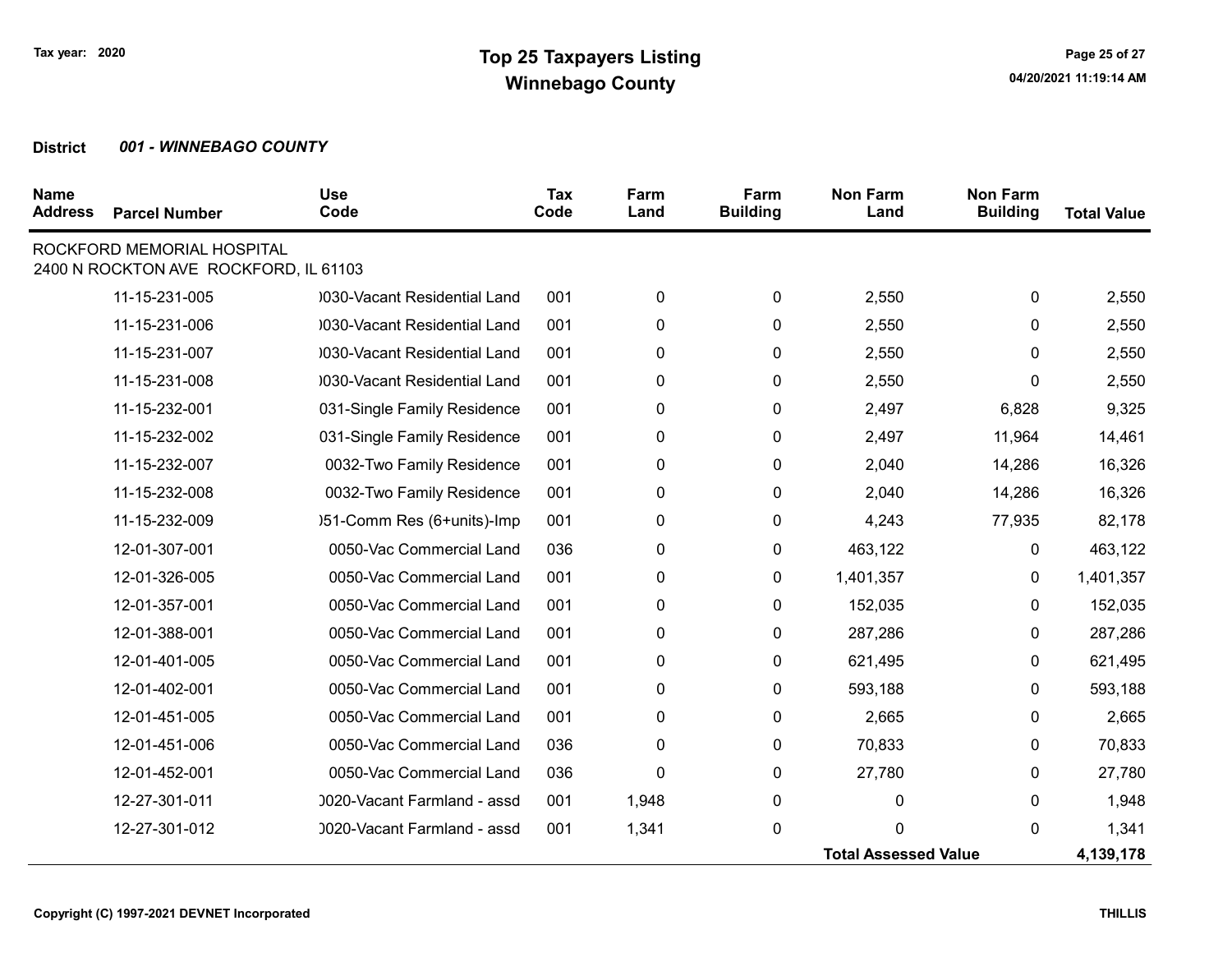| <b>Name</b><br><b>Address</b> | <b>Parcel Number</b>                                         | <b>Use</b><br>Code         | Tax<br>Code | Farm<br>Land | Farm<br><b>Building</b> | <b>Non Farm</b><br>Land | <b>Non Farm</b><br><b>Building</b> | <b>Total Value</b> |
|-------------------------------|--------------------------------------------------------------|----------------------------|-------------|--------------|-------------------------|-------------------------|------------------------------------|--------------------|
|                               | KELLEY WILLIAMSON CO<br>1132 HARRISON AVE ROCKFORD, IL 61104 |                            |             |              |                         |                         |                                    |                    |
|                               | 03-24-136-010                                                | 1-Commercial Business-Impr | 401         | 0            | 0                       | 20,293                  | 126,105                            | 146,398            |
|                               | 04-28-355-009                                                | 1-Commercial Business-Impr | 189         | 0            | 0                       | 144,505                 | 197,690                            | 342,195            |
|                               | 04-33-103-002                                                | 0050-Vac Commercial Land   | 189         | 0            | 0                       | 35,088                  | 0                                  | 35,088             |
|                               | 08-30-377-016                                                | 1-Commercial Business-Impr | 416         | 0            | 0                       | 90,881                  | 137,805                            | 228,686            |
|                               | 09-28-311-005                                                | 0050-Vac Commercial Land   | 286         | 0            | 0                       | 4,054                   | 0                                  | 4,054              |
|                               | 09-28-311-012                                                | 1-Commercial Business-Impr | 286         | 0            | 0                       | 8,107                   | 61,181                             | 69,288             |
|                               | 11-01-277-032                                                | 1-Commercial Business-Impr | 409         | 0            | 0                       | 68,789                  | 202,025                            | 270,814            |
|                               | 11-35-454-002                                                | 0081-Ind Land + Improve    | 001         | 0            | 0                       | 22,117                  | 243,473                            | 265,590            |
|                               | 11-35-478-001                                                | 0081-Ind Land + Improve    | 001         | 0            | 0                       | 5,046                   | 37,274                             | 42,320             |
|                               | 12-04-252-003                                                | 1-Commercial Business-Impr | 002         | 0            | 0                       | 78,097                  | 265,998                            | 344,095            |
|                               | 12-20-451-011                                                | 1-Commercial Business-Impr | 451         | 0            | 0                       | 23,161                  | 1,299                              | 24,460             |
|                               | 12-20-451-012                                                | 1-Commercial Business-Impr | 451         | 0            | 0                       | 57,125                  | 220,504                            | 277,629            |
|                               | 12-23-378-002                                                | 1-Commercial Business-Impr | 001         | 0            | 0                       | 129,424                 | 157,926                            | 287,350            |
|                               | 12-28-226-004                                                | 1-Commercial Business-Impr | 451         | 0            | 0                       | 48,937                  | 137,527                            | 186,464            |
|                               | 12-35-151-001                                                | 1-Commercial Business-Impr | 378         | 0            | 0                       | 61,292                  | 103,017                            | 164,309            |
|                               | 14-04-300-020                                                | 1-Commercial Business-Impr | 328         | 0            | 0                       | 107,630                 | 184,285                            | 291,915            |
|                               | 15-03-352-042                                                | 0081-Ind Land + Improve    | 410         | 0            | 0                       | 56,502                  | 233,423                            | 289,925            |
|                               | 15-03-353-021                                                | 1-Commercial Business-Impr | 410         | 0            | 0                       | 27,894                  | 183,349                            | 211,243            |
|                               | 15-12-126-002                                                | 1-Commercial Business-Impr | 421         | 0            | 0                       | 48,647                  | 292,541                            | 341,188            |
|                               | 15-12-126-003                                                | 1-Commercial Business-Impr | 421         | 0            | 0                       | 5,728                   | 54                                 | 5,782              |